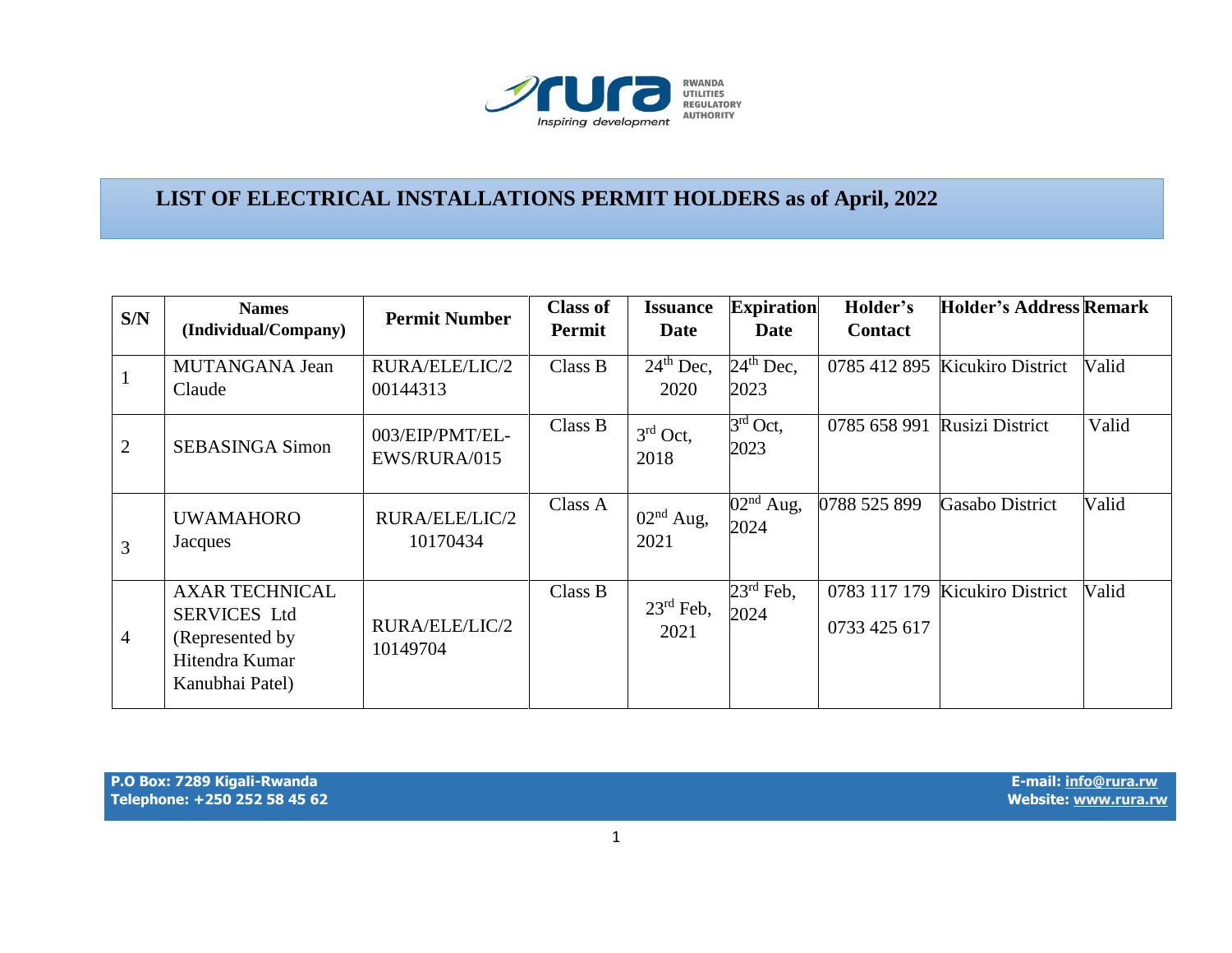

| 5              | <b>MUNYANTORE</b><br><b>GASATSI Jean Claude</b>                                                             | 007/PMT/EL-<br>EWS/RURA/015      | Class C         | $07th$ May,<br>2020               | $07th$ May,<br>2023                         | 0788 308 659                 | Nyarugenge<br><b>District</b>  | Valid |
|----------------|-------------------------------------------------------------------------------------------------------------|----------------------------------|-----------------|-----------------------------------|---------------------------------------------|------------------------------|--------------------------------|-------|
| 6              | <b>MUKERANGABO</b><br>Louis de Gonzague                                                                     | 08/EIP/PMT/EL-<br>EWS/RURA/015   | Class C         | $18th$ Sept,<br>2018              | $\overline{18}$ <sup>th</sup> Sept,<br>2023 | 0788 694 291                 | <b>Gasabo District</b>         | Valid |
| $\overline{7}$ | <b>BIMENYIMANA Jean</b><br><b>Bosco</b>                                                                     | RURA/ELE/LIC/2<br>10176493       | Class B         | $17th$ Aug,<br>2021               | $17th$ Aug,<br>2024                         | 0788 488 360<br>0728 488 360 | <b>Gasabo District</b>         | Valid |
| 8              | <b>USHIZIMPUMU</b><br>Léonard                                                                               | RURA/ELE/LIC/2<br>20220612       | Class B         | $\overline{0}6^{th}$ Jan,<br>2021 | $\overline{06}$ <sup>th</sup> Jan,<br>2024  |                              | 0783 658 962 Kicukiro District | Valid |
| 9              | <b>KIGALI</b><br><b>POLYTECHNICAL</b><br><b>COMPANY Ltd</b><br>(Represented by<br><b>BIZIMANA</b> Evariste) | RURA/ELE/LIC/2<br>10180513       | Class B         | $26th$ Aug,<br>2021               | $26th$ Aug,<br>2024                         | 0788 843 530                 | Kicukiro District              | Valid |
| 10             | <b>KAYIRANGA Prosper</b>                                                                                    | 014/EIP/PMT/EL-<br>EWS/RURA/015  | Class B         | $01st$ Oct,<br>2019               | $01st$ Oct,<br>2022                         | 0788 471 655                 | Nyarugenge<br>District         | Valid |
| 11             | <b>BIGIRIMANA Yves</b>                                                                                      | 016/EIP/PMT/EL-<br>EWS/RURA/015  | Class B         | $14th$ Aug,<br>2019               | $14^{th}$ Aug,<br>2022                      | 0788 766 302                 | <b>Kicukiro District</b>       | Valid |
| 12             | <b>NGENZI Hervé</b><br>Gilbert                                                                              | 029/EIP/PMT/EL-<br>EWS/RURA/2020 | <b>CLASS: Z</b> | $26th$ Aug,<br>2020               | $26th$ August<br>2023                       |                              | 0788 780 013 Kicukiro District | Valid |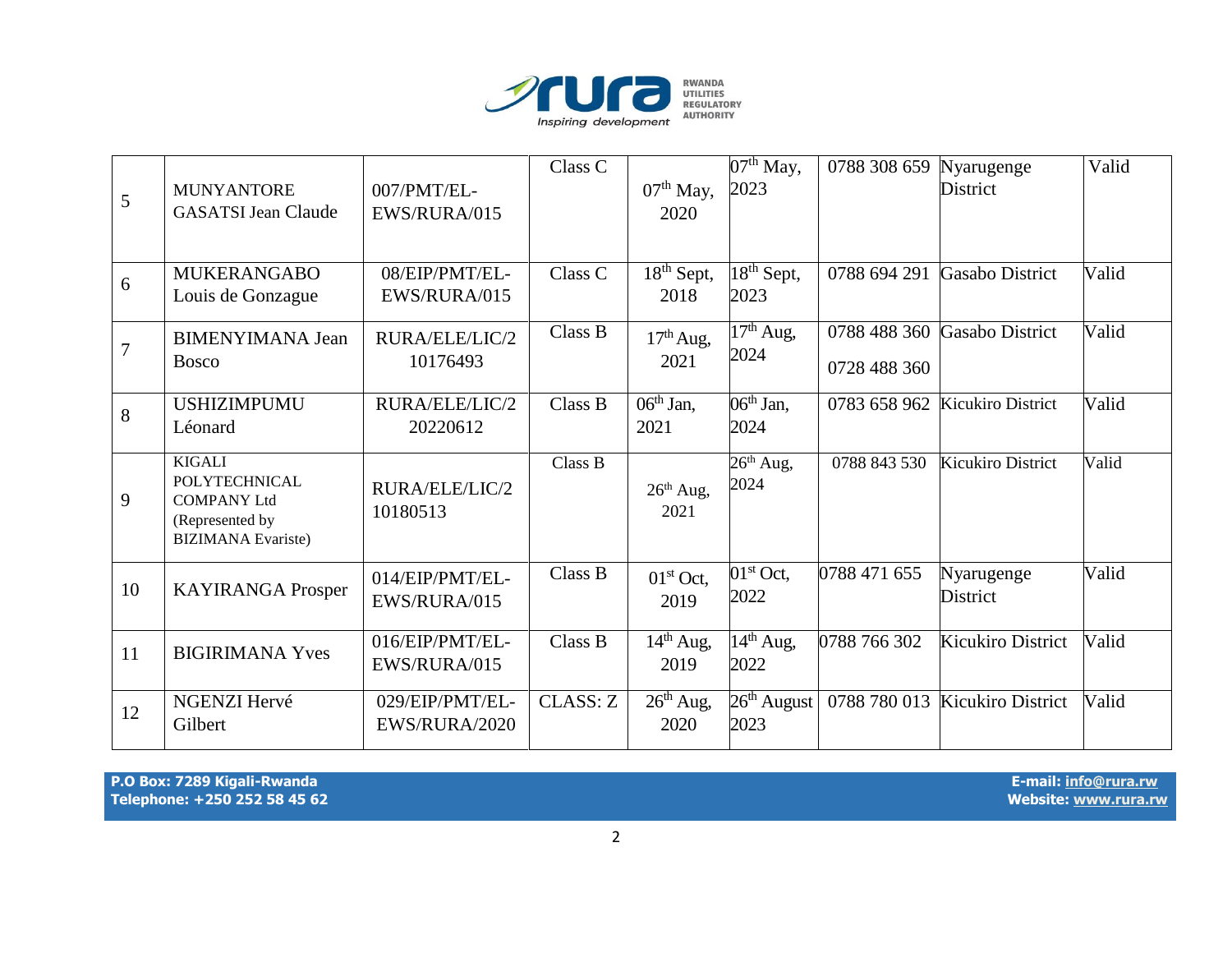

| 13 | NGENZI Hervé<br>Gilbert                         | 030/EIP/PMT/EL-<br>EWS/RURA/2020 | <b>CLASS: D</b>                    | 25th Aug,<br>2020                  | $26th$ August<br>2023                      |              | 0788 780 013 Kicukiro District | Valid |
|----|-------------------------------------------------|----------------------------------|------------------------------------|------------------------------------|--------------------------------------------|--------------|--------------------------------|-------|
| 14 | NZABONIMANA Eric                                | RURA/ELE/LIC/2<br>10146188       | Class D<br>(Gen, Sol)              | $18th$ Jan,<br>2021                | $\overline{18}$ <sup>th</sup> Jan,<br>2024 |              | 0781 175 264 Gasabo District   | Valid |
| 15 | <b>BENDANDAKIRA</b><br><b>IRAKOZE</b> Onesphore | RURA/ELE/LIC/2<br>00144078       | Class B                            | $11th$ Jan,<br>2021                | $\overline{11}$ <sup>th</sup> Jan,<br>2024 |              | 0788 841 114 Gasabo District   | Valid |
| 16 | <b>TUYISHIMIRE Eric</b>                         | RURA/ELE/LIC/2<br>10146267       | Class C                            | $25th$ Jan,<br>2021                | $\overline{25}$ <sup>th</sup> Jan,<br>2024 | 0785 807 103 | <b>Gasabo District</b>         | Valid |
| 17 | <b>SHUMBUSHO Emram</b>                          | RURA/ELE/LIC/2<br>10159131       | Class Z                            | $21st$ April,<br>2021              | 21 <sup>st</sup> April,<br>2024            |              | 0788 520 429 Kicukiro District | Valid |
| 18 | <b>SHUMBUSHO Emram</b>                          | RURA/ELE/LIC/2<br>10159131       | Class D<br>(Gen, SG,<br>Sol, HVAC) | $21st$ April,<br>2021              | $21st$ April,<br>2024                      | 0788 520 429 | Kicukiro District              | Valid |
| 19 | <b>HATEGEKIMANA</b><br>Celestin                 | RURA/ELE/LIC/2<br>10157794       | CLASS:B                            | 21 <sup>st</sup><br>March,<br>2021 | $21st$ March,<br>2024                      | 0783 117 861 | 0788 244 879 Musanze District  | Valid |
| 20 | <b>AHISHAKIYE Faustin</b>                       | RURA/ELE/LIC/2<br>10150390       | Class B                            | $1st$ April,<br>2021               | $1st$ April,<br>2024                       | 0788 267 679 | Nyarugenge<br>District         | Valid |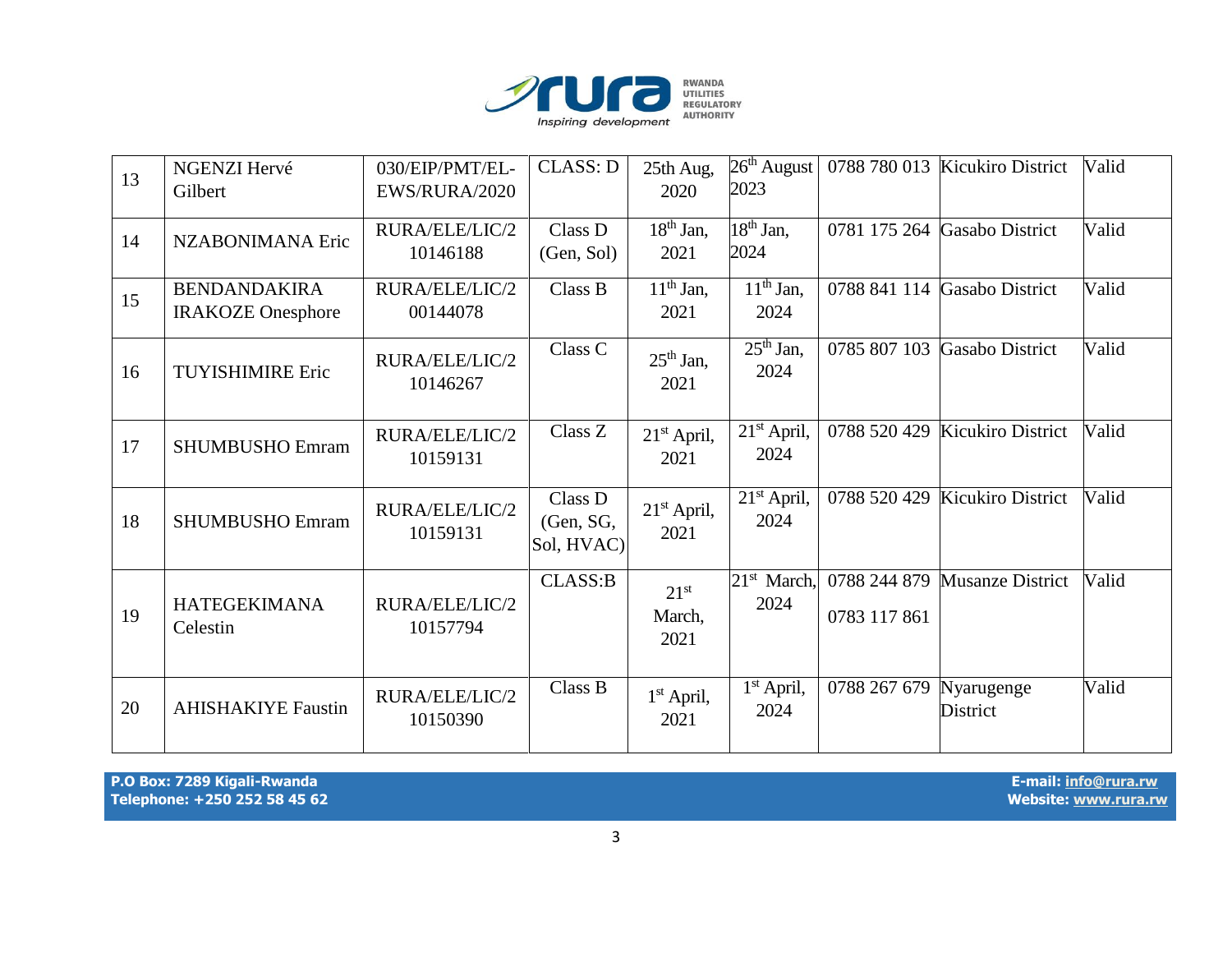

| 21 | <b>AHISHAKIYE Faustin</b>                                                       | RURA/ELE/LIC/2<br>10150390 | Class D<br>(Sol)                   | $1st$ April,<br>2021 | $1st$ April,<br>2024              | 0788 267 679 Nyarugenge | <b>District</b>                | Valid |
|----|---------------------------------------------------------------------------------|----------------------------|------------------------------------|----------------------|-----------------------------------|-------------------------|--------------------------------|-------|
| 22 | <b>GAHUTU Yves</b>                                                              | RURA/ELE/LIC/2<br>00144117 | Class D<br>(Gen, SG,<br>Sol, HVAC) | $05th$ Dec,<br>2020  | $\overline{05^{th}}$ Dec,<br>2023 |                         | 0788 626 446 Gasabo District   | Valid |
| 23 | <b>NDIMURWANGO</b><br>Elise                                                     | RURA/ELE/LIC/2<br>10146291 | Class A                            | $14th$ May,<br>2021  | $14th$ May,<br>2024               | 0785 178 926            | <b>Gasabo District</b>         | Valid |
| 24 | <b>HAKIZIMANA</b><br>Innocent                                                   | RURA/ELE/LIC/2<br>00141253 | Class B                            | $14th$ May,<br>2021  | $14th$ May,<br>2024               | 0785 485 469            | <b>Gasabo District</b>         | Valid |
| 25 | <b>SIKUBWABO Cassien</b>                                                        | RURA/ELE/LIC/2<br>00140844 | Class B                            | $14th$ May,<br>2021  | $14th$ May,<br>2024               |                         | 0788 399 950 Kicukiro District | Valid |
| 26 | Honoré BASAZABABO                                                               | RURA/ELE/LIC/2<br>10150954 | Class B                            | $15th$ May,<br>2021  | $15th$ May,<br>2024               | 0783 490 703            | Gasabo District                | Valid |
| 27 | <b>ICYUZUZO Alain</b><br>Colombe                                                | RURA/ELE/LIC/2<br>10162260 | Class C                            | $21st$ May,<br>2021  | $21st$ May,<br>2024               | 0788 762 272            | <b>Gasabo District</b>         | Valid |
| 28 | <b>Automation Service</b><br>Center Ltd (Represented<br>by SOULEYMAN<br>HASSAN) | RURA/ELE/LIC/2<br>10163139 | Class B                            | $25th$ May,<br>2021  | $25th$ May,<br>2024               |                         | 0782 858 585 Rubayu District   | Valid |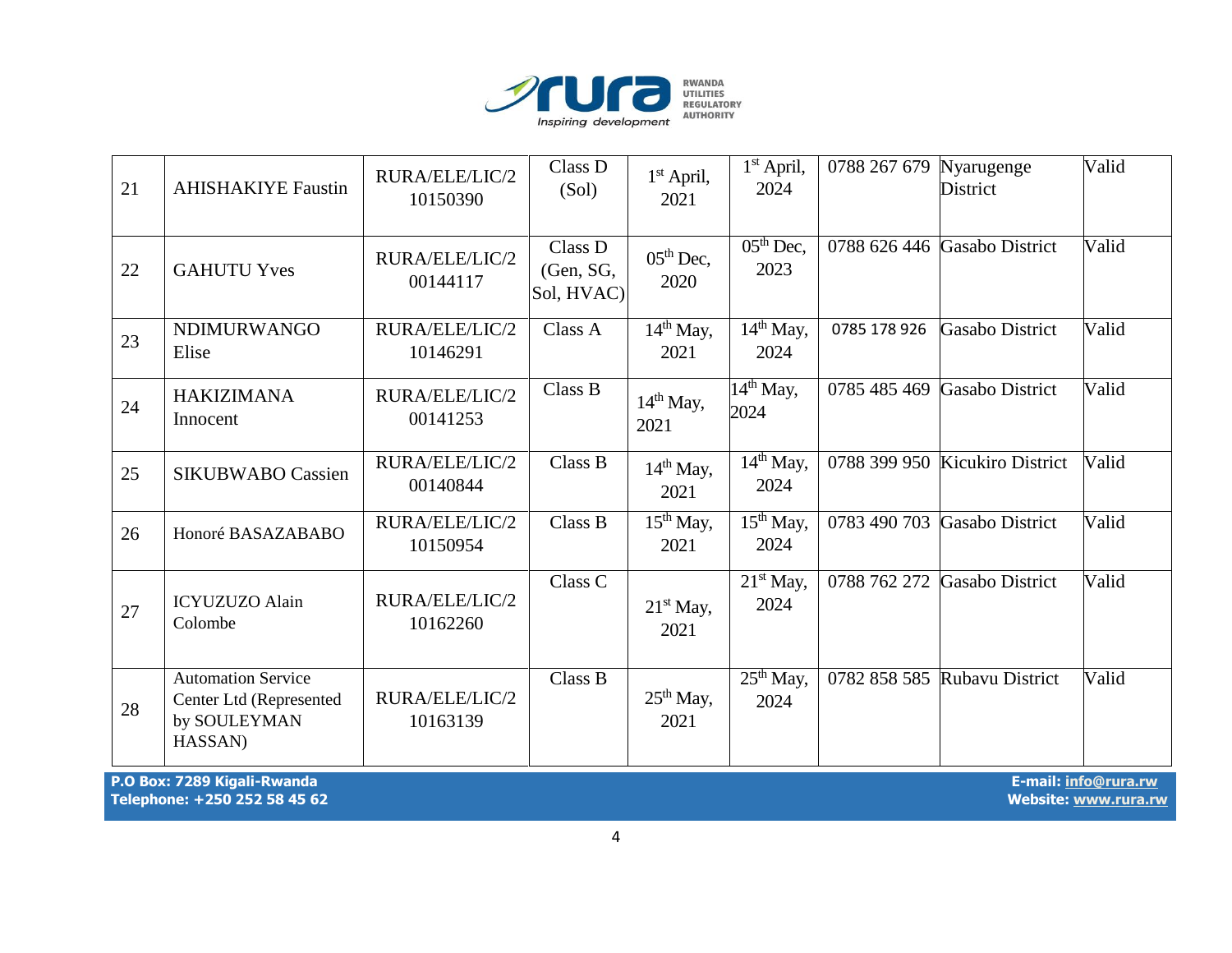

| 29 | Emmanuel<br><b>HABINGABIRE</b>                                                              | RURA/ELE/LIC/2<br>10149681 | Class B | $09th$ June,<br>2021            | $09th$ June,<br>2024            |                               | 0788 243 705 Kicukiro District | Valid |
|----|---------------------------------------------------------------------------------------------|----------------------------|---------|---------------------------------|---------------------------------|-------------------------------|--------------------------------|-------|
| 30 | NIYIGENA Jean<br>Damascene                                                                  | RURA/ELE/LIC/2<br>10149324 | Class B | $19th$ May,<br>2021             | $19th$ May,<br>2024             |                               | 0788 582 866 Gasabo District   | Valid |
| 31 | <b>MUSABYIMANA</b><br>Maurice                                                               | RURA/AMA/LIC/<br>210149148 | Class A | 01 <sup>st</sup> March,<br>2021 | 01 <sup>st</sup> March,<br>2024 | 0788 844 293                  | Musanze District               | Valid |
| 32 | <b>PATRONICS</b><br><b>SERVICES</b><br>(RWANDA) Ltd<br>(Represented by: Harish<br>J. Patel) | RURA/ELE/LIC/2<br>10170833 | Class Z | $15th$ May<br>2021              | $15th$ May<br>2024              | 0788 660 517<br>+254733620220 | <b>Gasabo District</b>         | Valid |
| 33 | MUNYANEZA Adrien                                                                            | RURA/ELE/LIC/2<br>10178888 | Class C | $07th$ Oct,<br>2021             | $07th$ Oct,<br>2024             | 0788 457 187                  | <b>Musanze District</b>        | Valid |
| 34 | <b>BYUKUSENGE</b><br>Joseph                                                                 | RURA/ELE/LIC/2<br>10173501 | Class B | 14th Sept,<br>2021              | $14th$ Sept,<br>2024            | 0788 303 997                  | <b>Gasabo District</b>         | Valid |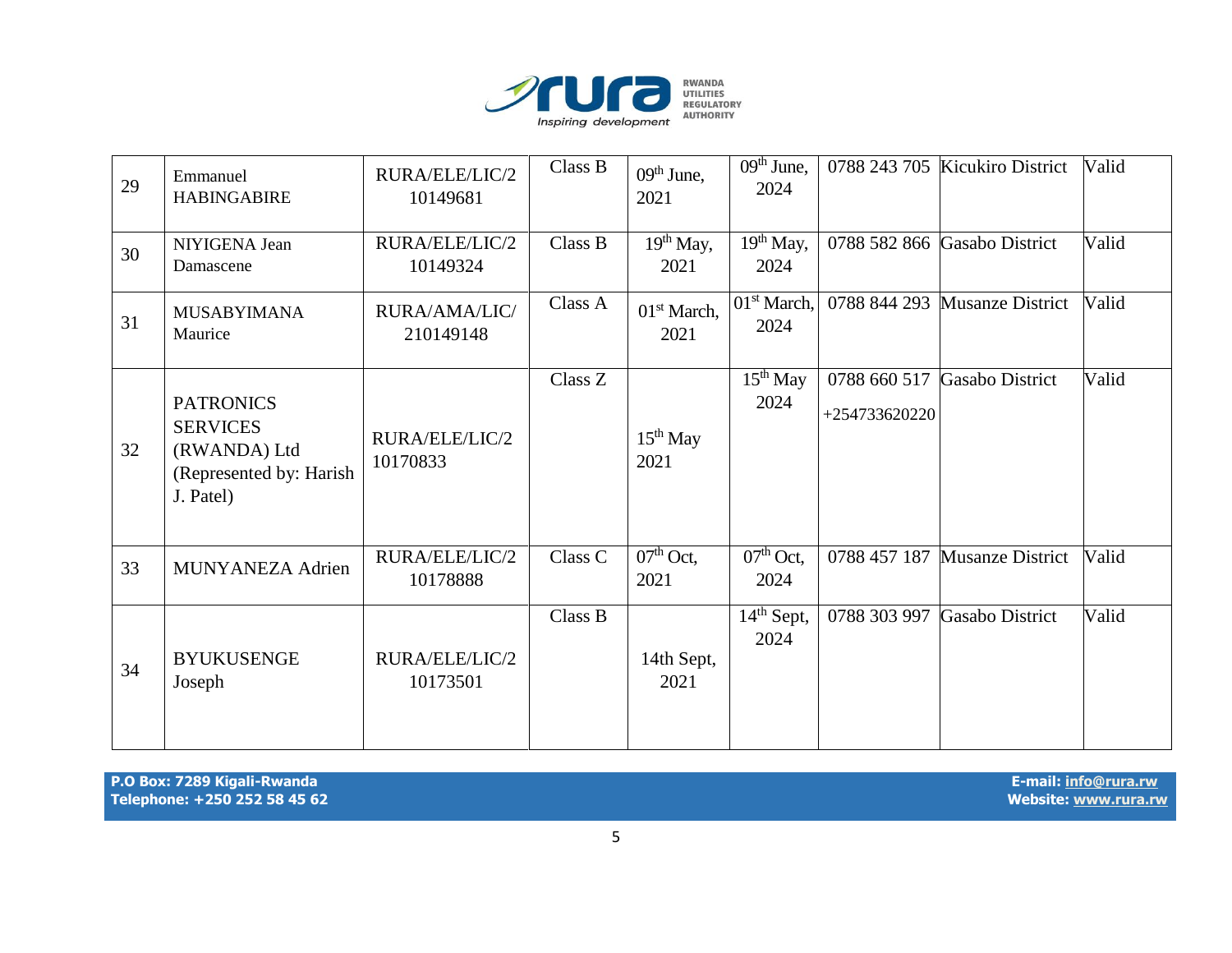

| 35 | <b>MUGWIZA Nicolas</b>                                                                | RURA/ELE/LIC/2<br>10176200 | Class C                            | $10^{th}$ May,<br>2021            | $10^{th}$ May,<br>2024            |                          | 0783 503 824 Kicukiro District | Valid |
|----|---------------------------------------------------------------------------------------|----------------------------|------------------------------------|-----------------------------------|-----------------------------------|--------------------------|--------------------------------|-------|
| 36 | <b>MUGWIZA Nicolas</b>                                                                | RURA/ELE/LIC/2<br>10176210 | Class D<br>(SOL, Gen,<br>$SG$ )    | $10^{th}$ May,<br>2021            | $10^{th}$ May,<br>2024            | 0783 503 824             | <b>Kicukiro District</b>       | Valid |
| 37 | <b>MWONGEREZA Jean</b><br>Jacques                                                     | RURA/ELE/LIC/2<br>10190608 | Class B                            | $17th$ Oct,<br>2021               | $\overline{17^{th}$ Oct,<br>2024  | 0788 556 854             | <b>Burera District</b>         | Valid |
| 38 | <b>TALAB MOHAMED</b><br><b>EKBAL HARUN</b>                                            | RURA/ELE/LIC/2<br>10186669 | Class C                            | $\overline{1}9^{th}$ Oct,<br>2021 | $\overline{19^{th}$ Oct,<br>2024  | 0783 740 175             | Gasabo District                | Valid |
| 39 | <b>TWAGIRAYESU Jean</b><br><b>Bosco</b>                                               | RURA/ELE/LIC/2<br>10195944 | Class B                            | $02nd$ Nov,<br>2021               | $\overline{02^{nd}}$ Nov,<br>2024 | 0784 096 390             | Nyarugenge<br><b>District</b>  | Valid |
| 40 | <b>STANTECH</b><br><b>TECHNOLOGIES LTD</b><br>(Represented by<br>TABARO Jean de Dieu) | RURA/ELE/LIC/2<br>10198919 | Class B                            | $16th$ Dec,<br>2021               | $16^{th}$ Dec,<br>2024            | 0788 317 073             | <b>Kicukiro District</b>       | Valid |
| 41 | <b>MUGANANTAGARA</b><br>Callixte                                                      | RURA/ELE/LIC/2<br>20217702 | Class D<br>(Gen, SG,<br>Sol, HVAC) | 03rd March,<br>2022               | 2025                              | 03rd March, 0785 357 607 | Kicukiro District              | Valid |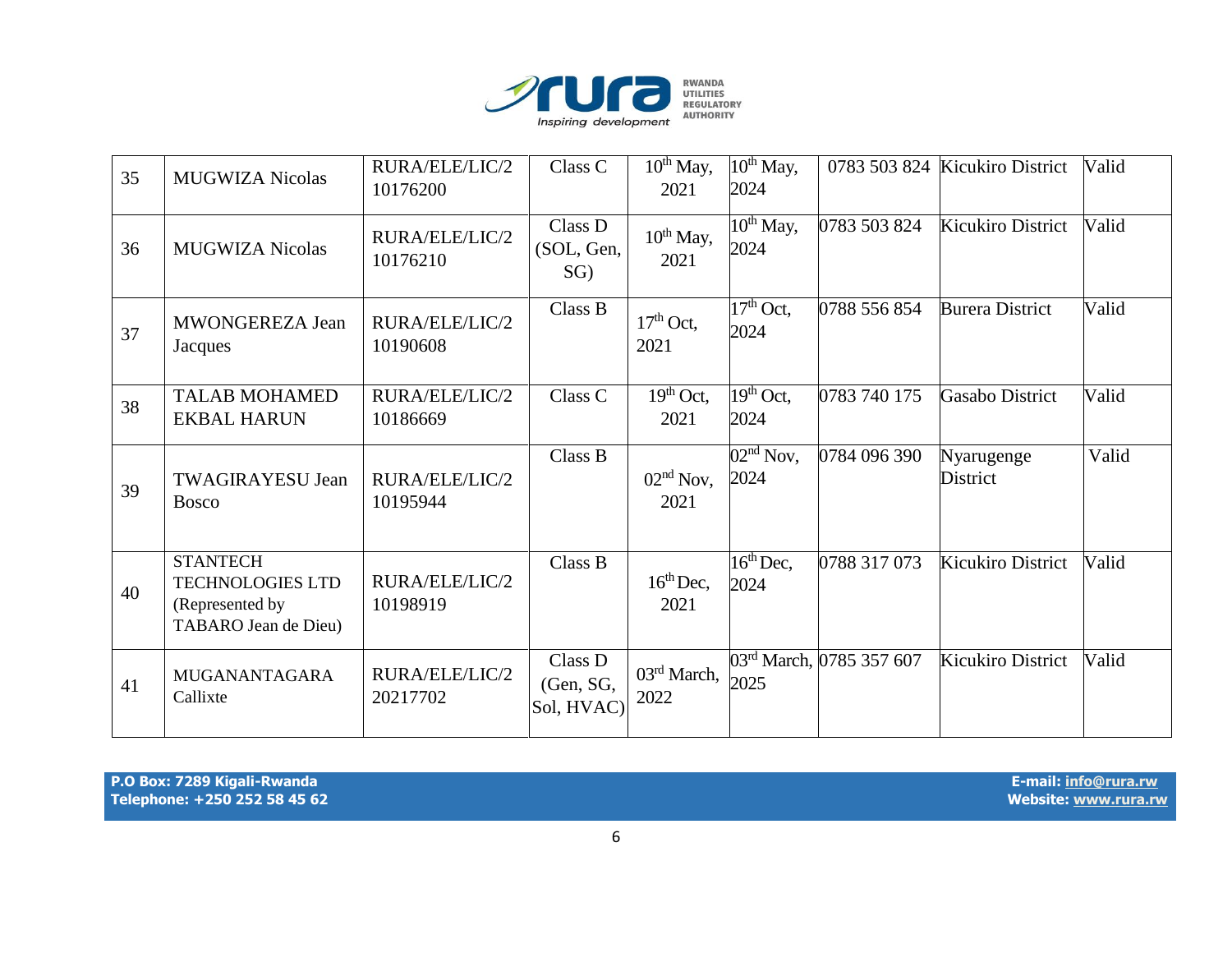

| 42 | <b>Enock ISHIMWE</b>                                                                               | RURA/ELE/LIC/2<br>10148390      | Class A | $23^{\text{rd}}$ Aug,<br>2021         | $23^{\text{rd}}$ Aug,<br>2024             | 0788 224 310 | Gasabo District          | Valid |
|----|----------------------------------------------------------------------------------------------------|---------------------------------|---------|---------------------------------------|-------------------------------------------|--------------|--------------------------|-------|
| 43 | <b>MANIRAGUHA René</b><br><b>Basile</b>                                                            | 077/EIP/PMT/EL-<br>EWS/RURA/019 | Class B | $03^{\text{rd}}$ May,<br>2019         | $03^{\text{rd}}$ May,<br>2022             | 0788 536 841 | Kamonyi District         | Valid |
| 44 | Mazimpaka Emile                                                                                    | 078/EIP/PMT/EL-<br>EWS/RURA/019 | Class C | 03rd May,<br>2019                     | $03^{\text{rd}}$ May,<br>2022             | 0788 670 050 | <b>Gasabo District</b>   | Valid |
| 45 | Ndamiyekumana<br>Vincent                                                                           | 079/EIP/PMT/EL-<br>EWS/RURA/019 | Class B | $14th$ May,<br>2019                   | $14th$ May,<br>2022                       | 0783 633 398 | <b>Kicukiro District</b> | Valid |
| 46 | <b>HAFASHIMANA</b><br>Vénant                                                                       | 080/EIP/PMT/EL-<br>EWS/RURA/019 | Class B | $\overline{22}^{\rm nd}$ May,<br>2019 | $22nd$ May,<br>2022                       | 0788 586 354 | Nyarugenge<br>District   | Valid |
| 47 | UWURUKUNDO Elie                                                                                    | 081/EIP/PMT/EL-<br>EWS/RURA/019 | Class B | $24th$ June,<br>2019                  | $24th$ June,<br>2022                      | 0783 376 294 | Kicukiro District        | Valid |
| 48 | Market Execution of<br>Great Integrity (MEGI)<br>Ltd(Represented by<br><b>MUNYANEZA</b><br>Adrien) | 082/EIP/PMT/EL-<br>EWS/RURA/019 | Class C | $11th$ July,<br>2019                  | $\overline{1}1^{\text{th}}$ June,<br>2022 | 0788 536 217 | <b>Rubavu District</b>   | Valid |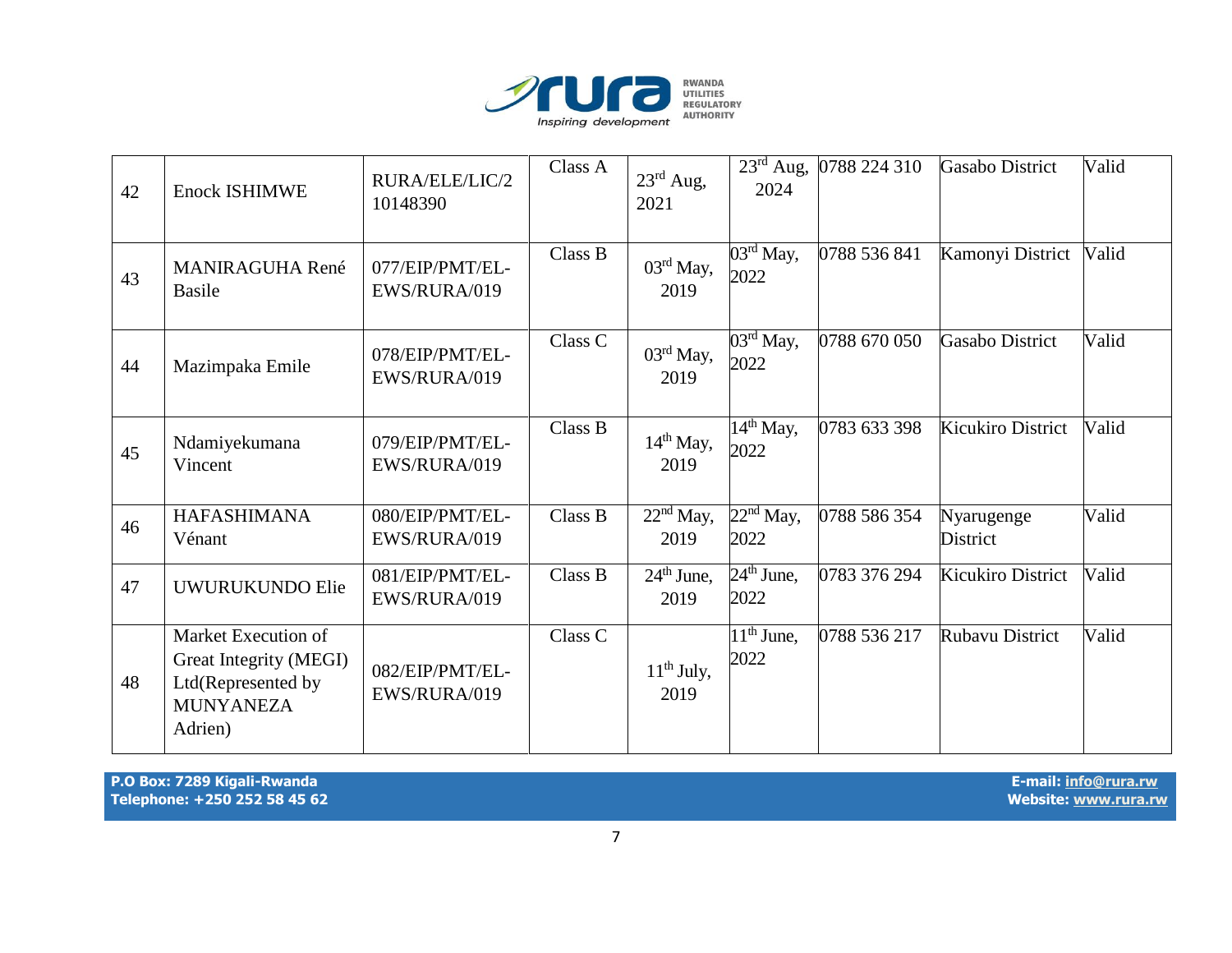

| 49 | <b>MBARUSHIMANA</b><br>Jacques  | 083/EIP/PMT/EL-<br>EWS/RURA/019 | Class B         | $23^{\text{rd}}$ Aug,<br>2019 | $23^{\text{rd}}$ Aug,<br>2022 | 0788 232 328                 | Gasabo District        | Valid |
|----|---------------------------------|---------------------------------|-----------------|-------------------------------|-------------------------------|------------------------------|------------------------|-------|
| 50 | <b>KWIZERA</b> Maurice          | 084/EIP/PMT/EL-<br>EWS/RURA/019 | Class B         | $15th$ Oct,<br>2019           | $15th$ Oct,<br>2022           | 0785 780 493                 | <b>Gasabo District</b> | Valid |
| 51 | <b>BUCYEYE Lin</b>              | 085/EIP/PMT/EL-<br>EWS/RURA/019 | Class C         | $22nd$ Oct,<br>2019           | $22nd$ Oct,<br>2022           | 0788 306 968                 | Gasabo District        | Valid |
| 52 | <b>BIZIMANA</b> Erneste         | 086/EIP/PMT/EL-<br>EWS/RURA/019 | Class<br>D(Gen) | $05th$ Nov,<br>2019           | $05th$ Nov,<br>2022           | 0783 818 944<br>0788 324 354 | <b>Gasabo District</b> | Valid |
| 53 | <b>NZAMURAMBAHO</b><br>Frédéric | 084/EIP/PMT/EL-<br>EWS/RURA/019 | Class B         | $17th$ Sept,<br>2019          | $17th$ Sept,<br>2022          | 0788 600 189                 | Gasabo District        | Valid |
| 54 | <b>NSENGIYERA Martin</b>        | 087/EIP/PMT/EL-<br>EWS/RURA/020 | Class B         | $06th$ Feb,<br>2020           | $06th$ Feb,<br>2023           | 0788 497 960<br>0733 410 371 | Kicukiro District      | Valid |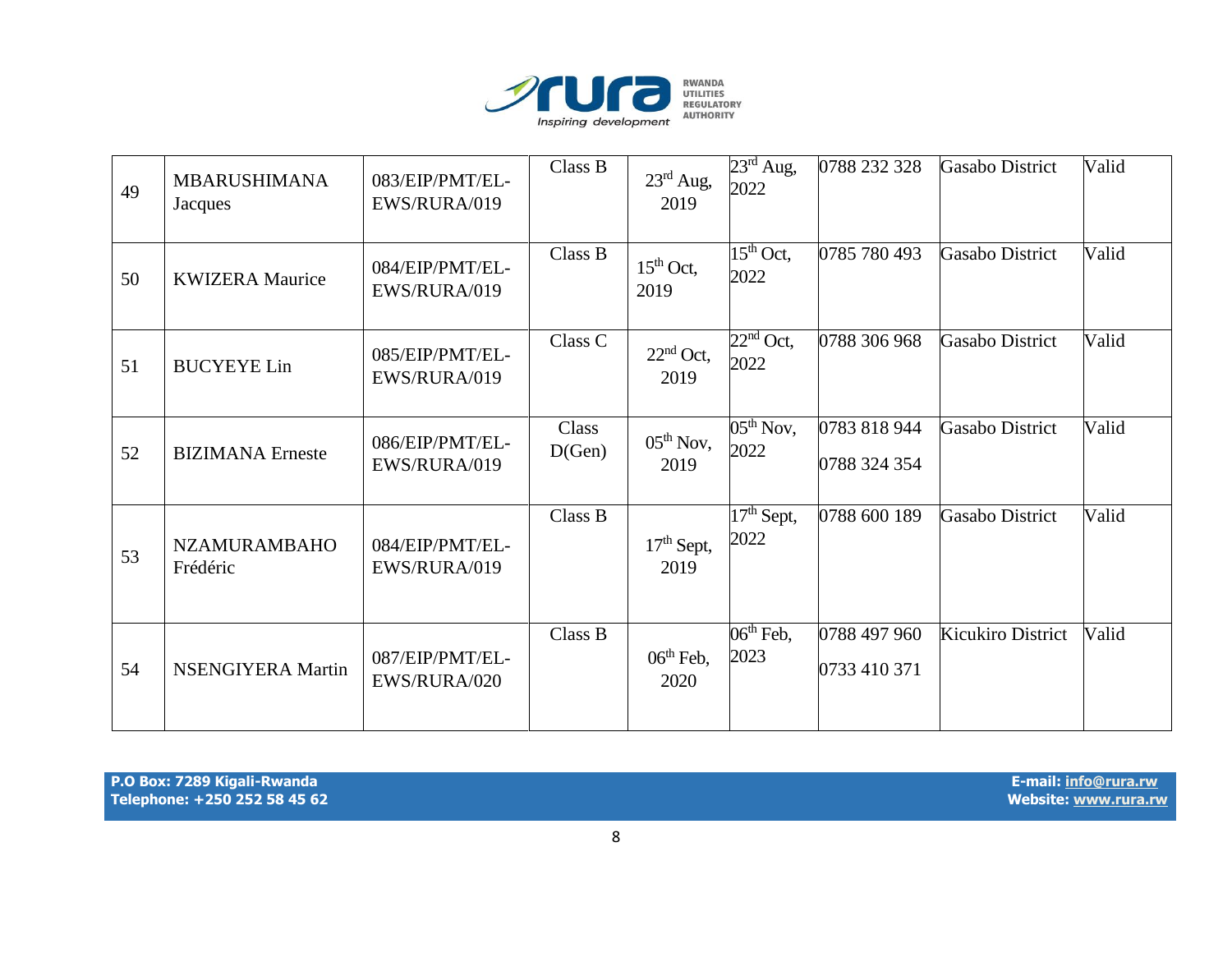

| 55 | <b>SOULEYMAN Hassan</b>                                                                     | 088/EIP/PMT/EL-<br>EWS/RURA/020 | Class B              | $13th$ Feb,<br>2020    | $13th$ Feb,<br>2023                        | 0788 371 069                 | Kicukiro District      | Valid |
|----|---------------------------------------------------------------------------------------------|---------------------------------|----------------------|------------------------|--------------------------------------------|------------------------------|------------------------|-------|
| 56 | PATRONICS SERVICES<br>(RWANDA) Ltd<br>(Represented by Patel<br><b>GAURANG</b><br>ROHITBHAI) | 089/EIP/PMT/EL-<br>EWS/RURA/020 | Class Z              | $18th$ Feb,<br>2020    | $\overline{18}$ <sup>th</sup> Feb,<br>2023 | 0788 660 517<br>0786 133 899 | Gasabo District        | Valid |
| 57 | NDAYISABA Gilbert                                                                           | 090/EIP/PMT/EL-<br>EWS/RURA/020 | Class B              | $18th$ Feb,<br>2020    | $\overline{18^{th}}$ Feb,<br>2023          | 0785 047 274                 | <b>Gasabo District</b> | Valid |
| 58 | <b>ISHIMWE Théoneste</b>                                                                    | 091/EIP/PMT/EL-<br>EWS/RURA/020 | Class C              | $18th$ Feb,<br>2020    | $18th$ Feb,<br>2023                        | 0788 764 415                 | Gasabo District        | Valid |
| 59 | <b>ISHIMWE Théoneste</b>                                                                    | 092/EIP/PMT/EL-<br>EWS/RURA/020 | Class<br>D(Gen, Sol) | $18th$ Feb,<br>2020    | $18th$ Feb,<br>2023                        | 0788 764 415                 | Gasabo District        | Valid |
| 60 | RWABIZI Sylvèstre                                                                           | 093/EIP/PMT/EL-<br>EWS/RURA/020 | Class C              | $07th$ May,<br>2020    | $\overline{07}$ <sup>th</sup> May,<br>2023 | 0788400154                   | Kamonyi District       | Valid |
| 61 | RUTAGENGWA Jean<br><b>Bosco</b>                                                             | 094/EIP/PMT/EL-<br>EWS/RURA/020 | Class Z              | $12^{th}$ May,<br>2020 | $12^{th}$ May,<br>2023                     | 0788491759<br>0788620535     | Kicukiro District      | Valid |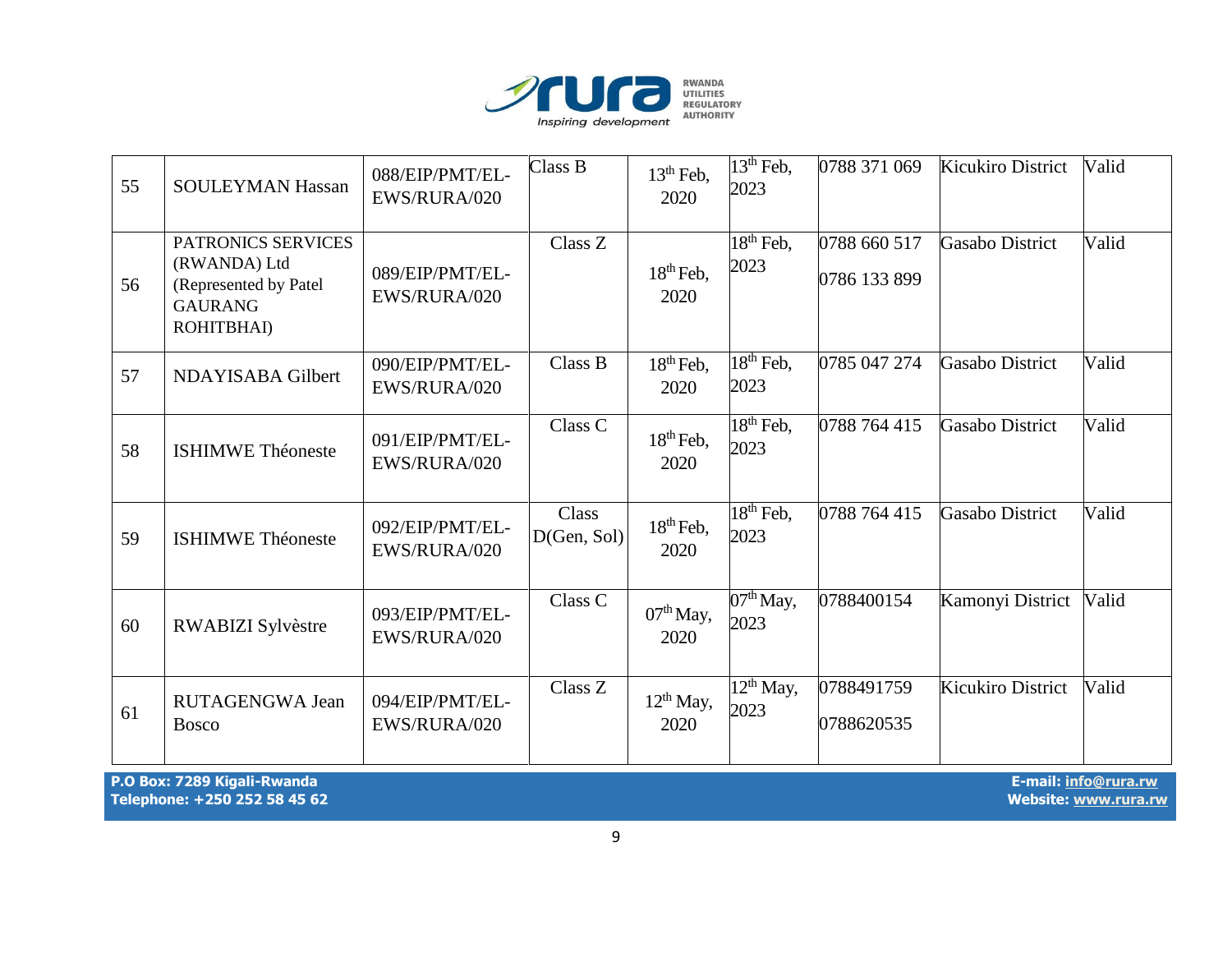

| 62 | <b>INFRATECH</b><br>Ltd(Represented by<br><b>MUNYANTORE</b><br>Gasatsi Jean Claude) | 095/EIP/PMT/EL-<br>EWS/RURA/020 | Class D(SG,<br>HVAC, Gen,<br>Sol) | $14th$ May,<br>2020            | $\overline{14^{th}}$ May,<br>2023  | 0788308659<br>0788760046     | Nyarugenge<br>District        | Valid |
|----|-------------------------------------------------------------------------------------|---------------------------------|-----------------------------------|--------------------------------|------------------------------------|------------------------------|-------------------------------|-------|
| 63 | <b>IRADUKUNDA</b><br>Rodrigue                                                       | 096/EIP/PMT/EL-<br>EWS/RURA/020 | Class B                           | $18th$ May,<br>2020            | $18th$ May,<br>2023                | 0783023231                   | Nyarugenge<br><b>District</b> | Valid |
| 64 | <b>SENKOBWA Alexis</b>                                                              | 097/EIP/PMT/EL-<br>EWS/RURA/020 | Class C                           | $03^{\text{rd}}$ June,<br>2020 | $\overline{03^{rd}$ June,<br>2023  | 0788 894 247                 | <b>Kicukiro District</b>      | Valid |
| 65 | <b>BIZIMANA</b> Francois                                                            | 098/EIP/PMT/EL-<br>EWS/RURA/020 | Class D(Sol)                      | $08th$ June,<br>2020           | $08th$ June,<br>2023               | 0788 536 973<br>0728 536 973 | Nyarugenge<br>District        | Valid |
| 66 | <b>MWIZERWA Eric</b>                                                                | 099/EIP/PMT/EL-<br>EWS/RURA/020 | Class C                           | $11th$ June,<br>2020           | $\overline{11^{th}}$ June,<br>2023 | 0788 553 598                 | Nyarugenge<br>District        | Valid |
| 67 | <b>AYUBUSA</b><br><b>TURIKUMANA</b><br>Olivier                                      | 100/EIP/PMT/EL-<br>EWS/RURA/020 | Class C                           | $16th$ June,<br>2020           | $16th$ June,<br>2023               | 0789 276 866                 | Gasabo District               | Valid |
| 68 | <b>NDAYISABYE</b><br>Sylvère                                                        | 101/EP/PMT/EL<br>-EWS/RURA/020  | Class B                           | $23rd$ July,<br>2020           | $23^{\rm rd}$ July,<br>2023        | 0787 734 162<br>0722 832 423 | Nyarugenge<br><b>District</b> | Valid |

**P.O Box: 7289 Kigali-Rwanda E-mail[: info@rura.rw](mailto:info@rura.rw)** Telephone: +250 252 58 45 62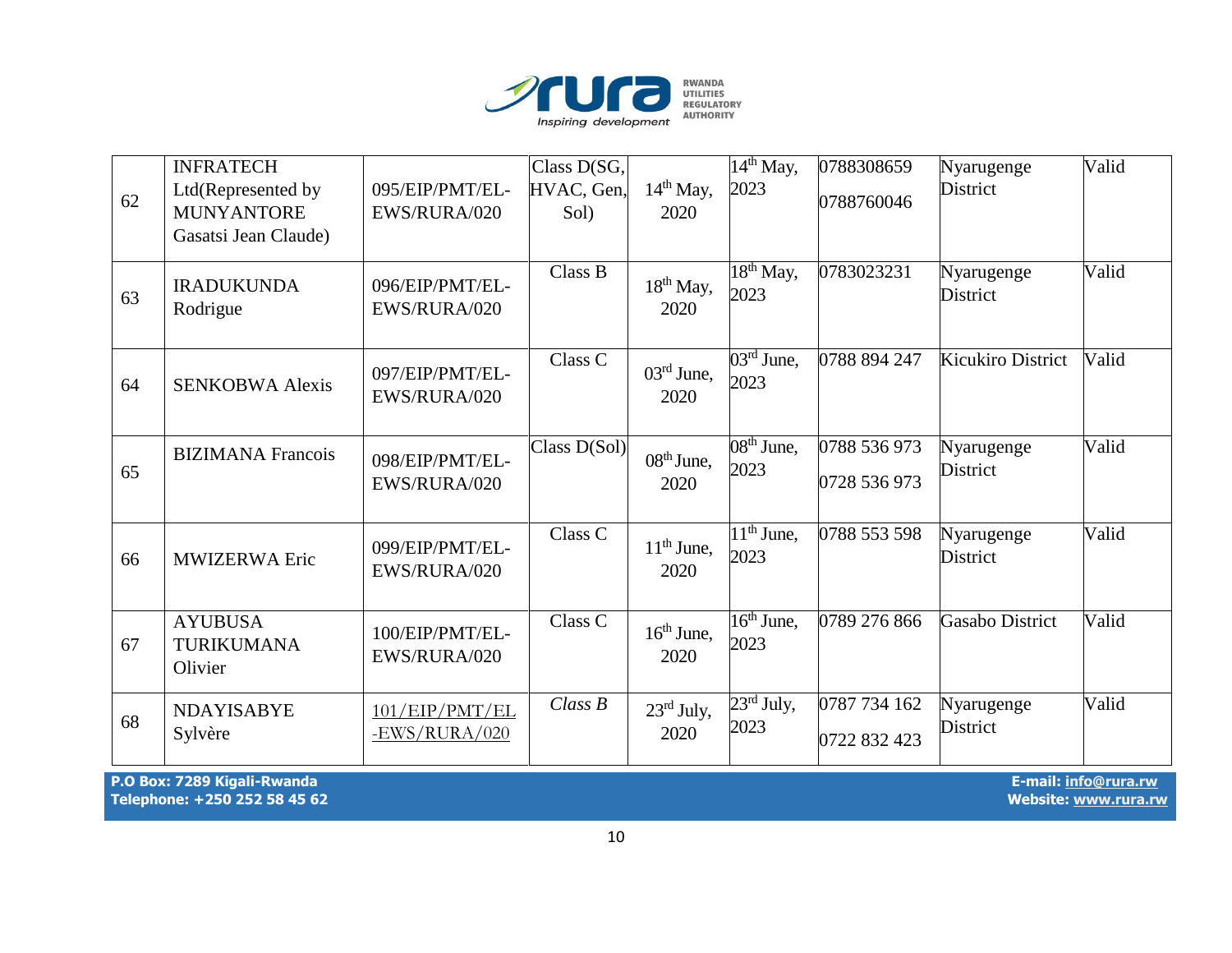

| 69 | <b>GREAT LAKES</b><br><b>ENERGY</b><br>Ltd(Represented by<br><b>BASAZABABO Honoré)</b>    | 102/EP/PMT/EL<br>$-EWS/RURA/020$ | Class B        | $24th$ July,<br>2020 | $24th$ July,<br>2023               | 0783 490 703 | <b>Kicukiro District</b>      | Valid |
|----|-------------------------------------------------------------------------------------------|----------------------------------|----------------|----------------------|------------------------------------|--------------|-------------------------------|-------|
| 70 | <b>GREAT LAKES</b><br><b>ENERGY</b><br>Ltd(Represented by<br><b>BASAZABABO</b><br>Honoré) | 103/EP/PMT/EL<br>$-EWS/RURA/020$ | Class $D(Sol)$ | $24th$ July,<br>2020 | $24th$ July,<br>2023               | 0783 490 703 | <b>Kicukiro District</b>      | Valid |
| 71 | <b>UWIBESHAHO</b><br>Didace                                                               | 104/EP/PMT/EL<br>$-EWS/RURA/020$ | Class B        | $25th$ July,<br>2020 | $25th$ July,<br>2023               | 0788 565 210 | Nyarugenge<br><b>District</b> | Valid |
| 72 | <b>MUDAHERANWA</b><br>Emmanuel                                                            | 105/EP/PMT/EL<br>-EWS/RURA/020   | Class B        | $21st$ Aug,<br>2020  | $21st$ Aug,<br>2023                | 0787 270 891 | <b>Gasabo District</b>        | Valid |
| 73 | <b>HABYARIMANA</b><br>Janvier                                                             | 106/EP/PMT/EL<br>$-EWS/RURA/020$ | $Class\ C$     | $03rd$ Sept,<br>2020 | $\overline{03^{rd}}$ Sept,<br>2023 | 0788 520 802 | <b>Kicukiro District</b>      | Valid |
| 74 | <b>HAKIZAYEZU</b><br>Alphonse                                                             | 107/EP/PMT/EL<br>$-EWS/RURA/020$ | Class B        | $01st$ Oct,<br>2020  | $01st$ Oct,<br>2023                | 0785618605   | <b>Musanze District</b>       | Valid |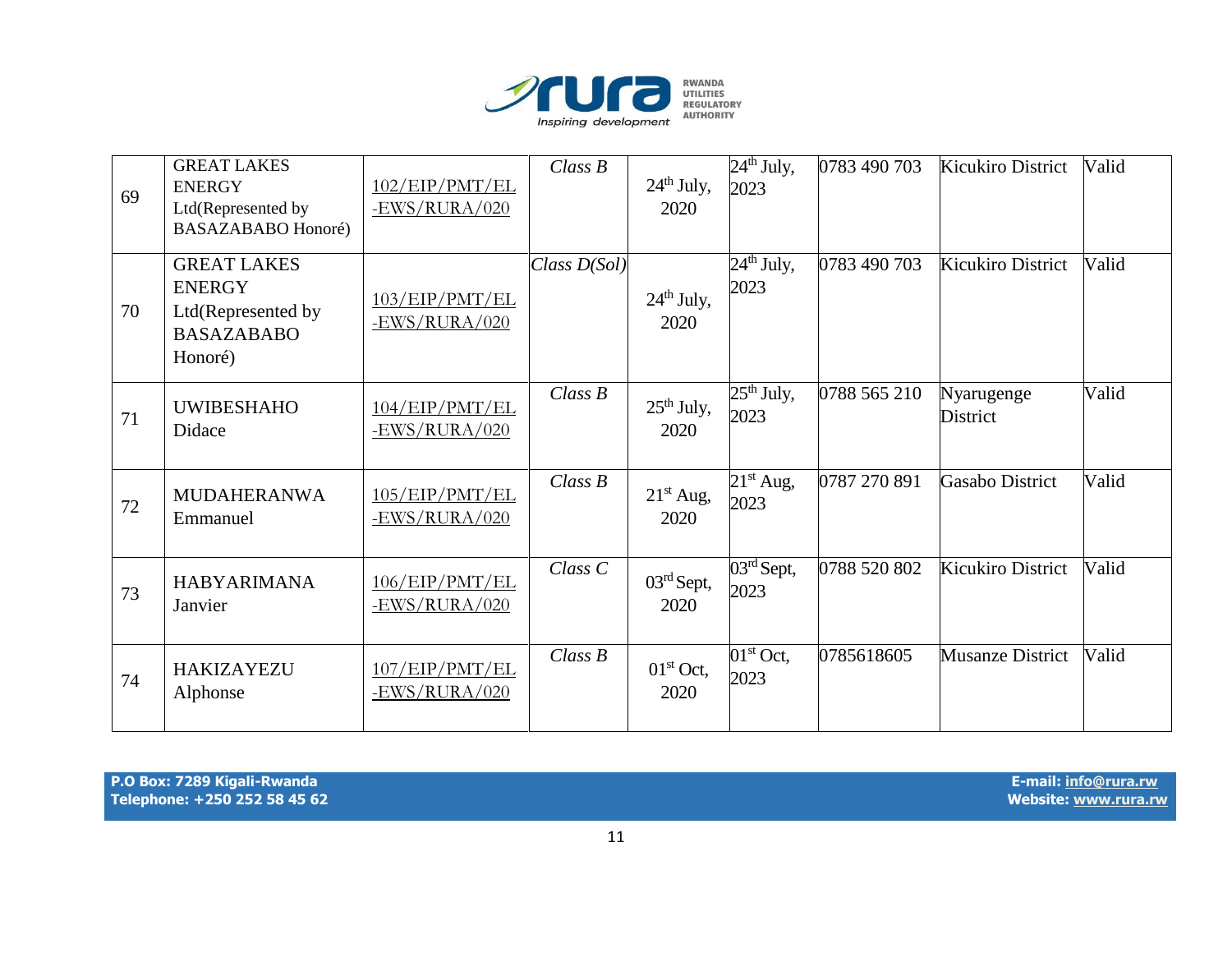

| 75 | <b>NDEKEZI Sixte</b>                                                                             | 108/EP/PMT/EL<br>$-EWS/RURA/020$ | Class B | $23^{\text{rd}}$ Oct,<br>2020 | $23^{\text{rd}}$ Oct,<br>2023  | 0788 473 989 | Gasabo District               | Valid |
|----|--------------------------------------------------------------------------------------------------|----------------------------------|---------|-------------------------------|--------------------------------|--------------|-------------------------------|-------|
| 76 | The 3 Brothers in<br><b>Business Ltd</b><br>(Represented by<br><b>TWAGIRAYESU Jean</b><br>Bosco) | RURA/ELE/LIC/<br>200142058       | Class B | $09th$ Dec,<br>2020           | $\overline{0}9th$ Dec,<br>2023 | 0788 908 383 | Nyarugenge<br>District        | Valid |
| 77 | <b>HAVUGIMANA</b><br>Dieudonne                                                                   | RURA/ELE/LIC/<br>200143956       | Class B | $17th$ Dec,<br>2020           | $17th$ Dec,<br>2023            | 0788 346 733 | <b>Gasabo District</b>        | Valid |
| 78 | UKUNDAYEZU Jean<br>Marie Vianney                                                                 | RURA/ELE/LIC/<br>200143818       | Class A | $17th$ Dec,<br>2020           | $17th$ Dec,<br>2023            | 0788 404 194 | Kicukiro District             | Valid |
| 79 | <b>UWIMANA</b> Dieudonne                                                                         | RURA/ELE/LIC/<br>200143646       | Class B | $17th$ Dec,<br>2020           | $17th$ Dec,<br>2023            | 0788 596 112 | Nyarugenge<br><b>District</b> | Valid |
| 80 | <b>TUYISENGE Jean</b>                                                                            | RURA/ELE/LIC/<br>200143636       | Class B | $17th$ Dec,<br>2020           | $17th$ Dec,<br>2023            | 0783 256 019 | <b>Gasabo District</b>        | Valid |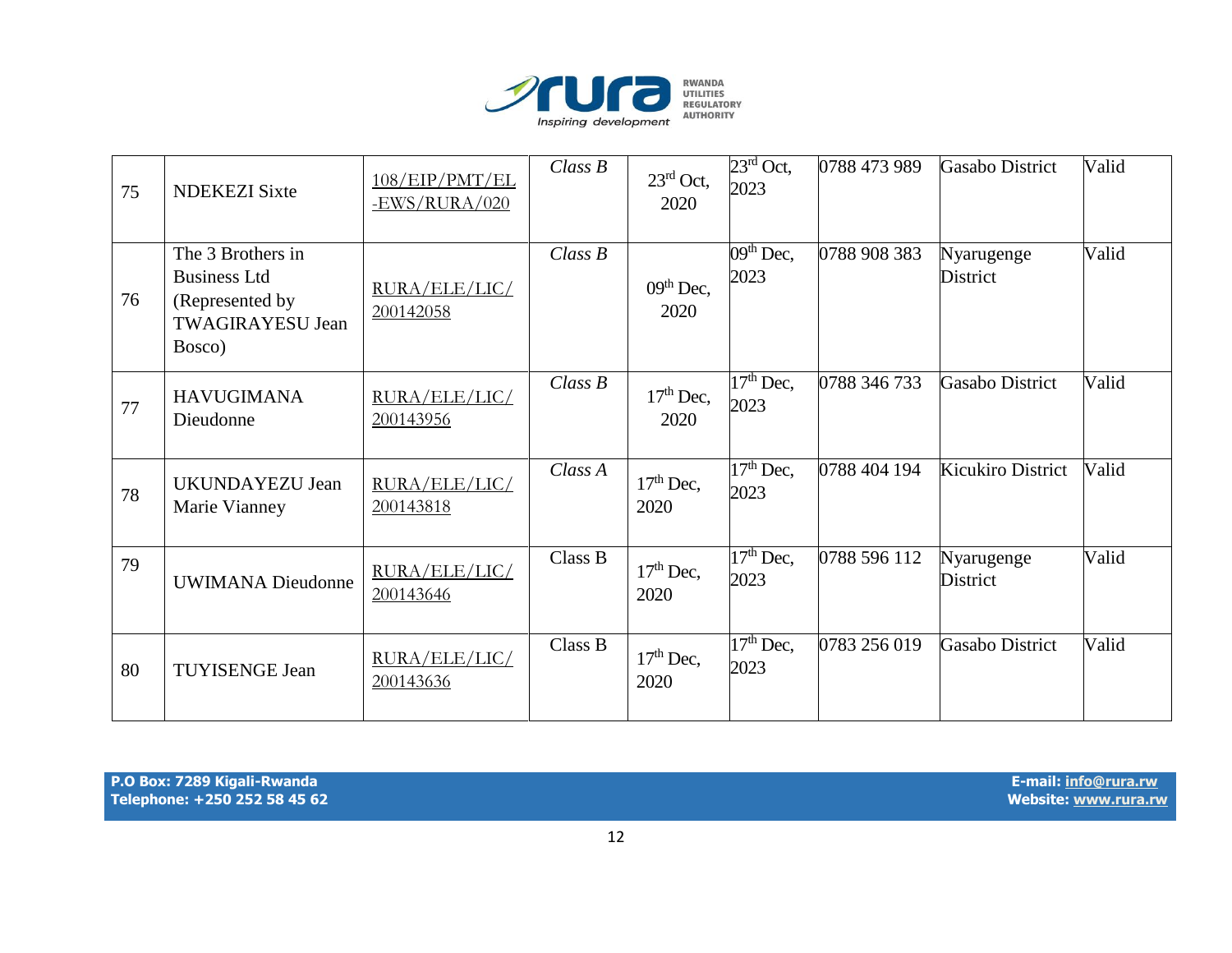

| 81 | <b>FRESNELLE</b><br>NETWORKING AND<br><b>SUPPLY Ltd (Represented</b><br>by Ndizeye Laurien) | RURA/ELE/LIC/<br>200144158 | $Class\,D$<br>(Gen)   | $22nd$ Dec,<br>2020           | $22nd$ Dec,<br>2023 | 0788 859 396            | Nyarugenge<br>District   | Valid |
|----|---------------------------------------------------------------------------------------------|----------------------------|-----------------------|-------------------------------|---------------------|-------------------------|--------------------------|-------|
| 82 | <b>GAHUTU Yves</b>                                                                          | RURA/ELE/LIC/<br>200143814 | Class Z               | $23^{\text{rd}}$ Dec,<br>2020 | $23rd$ Dec,<br>2023 | 0788 626 446            | Gasabo District          | Valid |
| 83 | <b>MANIRARUTA</b><br>Jacques                                                                | RURA/ELE/LIC/<br>200144985 | Class C               | $31st$ Dec,<br>2020           | $31st$ Dec,<br>2023 | 0788 872 882            | Gasabo District          | Valid |
| 84 | SAYINZOGA Freddy                                                                            | RURA/ELE/LIC/<br>210145607 | Class A               | $08th$ Jan,<br>2021           | $08th$ Jan,<br>2024 | 0788 582 103            | <b>Bugesera District</b> | Valid |
| 85 | NSENGIMANA Noel                                                                             | RURA/ELE/LIC/<br>200143666 | Class A               | $14th$ Jan,<br>2021           | $14th$ Jan,<br>2024 | 0788 779 198            | <b>Kicukiro District</b> | Valid |
| 86 | <b>RWABIZI Sylvestre</b>                                                                    | RURA/ELE/LIC/<br>210149809 | Class D<br>(Gen, Sol) | 03 <sup>rd</sup> March,<br>21 | 2024                | 03rd March 0788 400 154 | Kamonyi District         | Valid |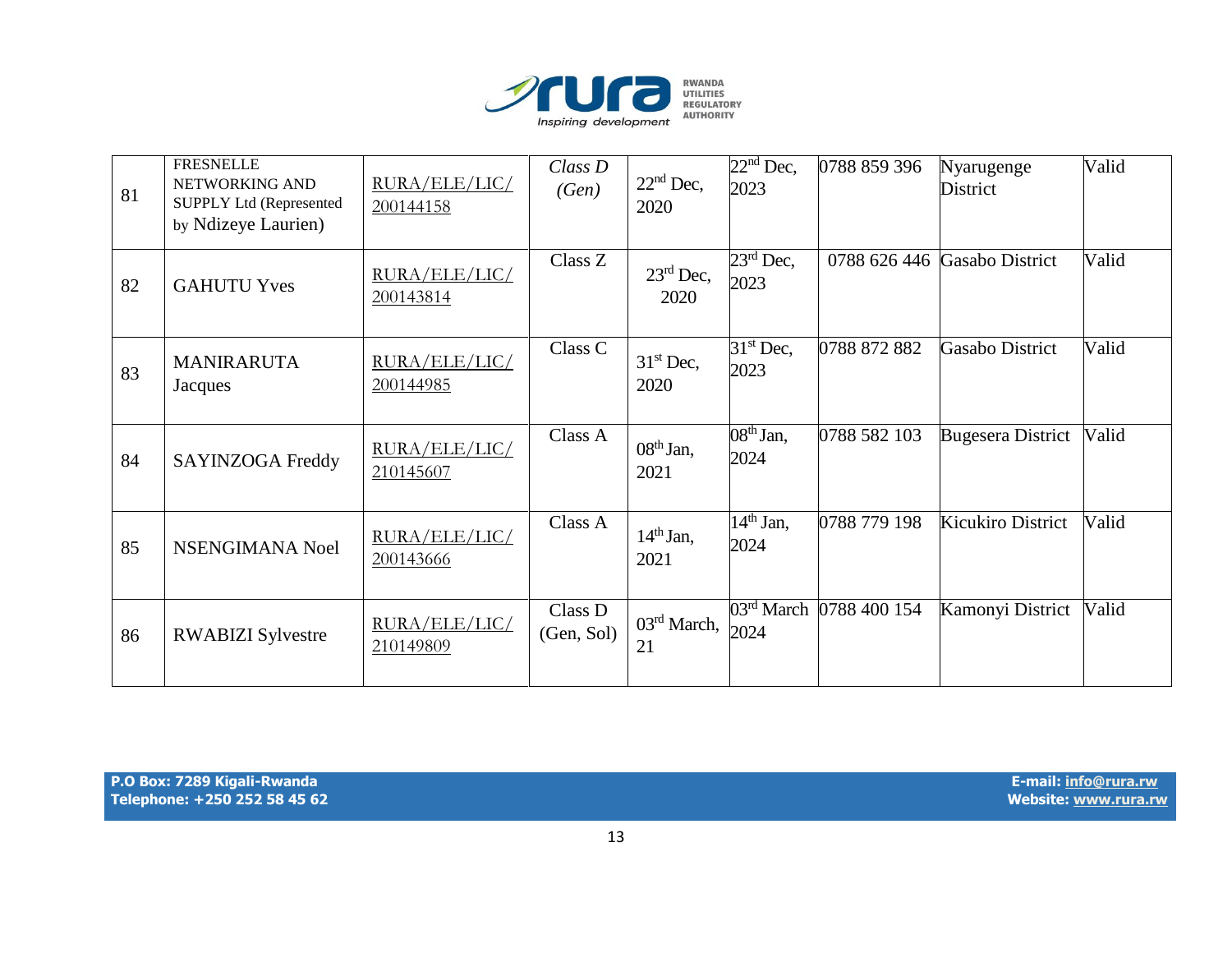

| 87 | Ferdinand<br><b>HAKIZIMANA</b>                                 | RURA/ELE/LIC/<br>210149581 | Class B               | $02nd$ Apr,<br>2021             | $\overline{0}2^{\text{nd}}$ April,<br>2024 | 0783 896 970                         | <b>Gasabo District</b>        | Valid |
|----|----------------------------------------------------------------|----------------------------|-----------------------|---------------------------------|--------------------------------------------|--------------------------------------|-------------------------------|-------|
| 88 | Ferdinand<br><b>HAKIZIMANA</b>                                 | RURA/ELE/LIC/<br>210149581 | Class D<br>(Sol)      | $02nd$ Apr,<br>2021             | $\overline{O2}^{\text{nd}}$ April,<br>2024 | 0783 896 970                         | Gasabo District               | Valid |
| 89 | S.T.O.P Ltd<br>(Represented by<br><b>HUREGE</b><br>DEOGRATIAS) | RURA/ELE/LIC/<br>210157841 | Class Z               | 29 <sup>th</sup> March,<br>2021 | 2024                                       | 29th March, 0788 308 899             | Nyarugenge<br>District        | Valid |
| 90 | S.T.O.P Ltd<br>(Represented by<br><b>HUREGE</b><br>DEOGRATIAS) | RURA/ELE/LIC/<br>210157841 | Class D<br>(Gen, Sol) | $29th March$ ,<br>2021          | 2024                                       | 29 <sup>th</sup> March, 0788 308 899 | Nyarugenge<br><b>District</b> | Valid |
| 91 | <b>NDAYIZEYE Gilbert</b>                                       | RURA/ELE/LIC/<br>210145377 | Class D<br>(HVAC)     | $10th$ Feb,<br>2021             | $10^{th}$ Feb,<br>2024                     | 0784 508 079                         | Kicukiro District             | Valid |
| 92 | Jean Claude<br><b>UDAHEMUKA</b>                                | RURA/ELE/LIC/<br>210146113 | Class B               | $11th$ Feb,<br>2021             | $\overline{11}$ <sup>th</sup> Feb,<br>2024 | 0788 262 093                         | Kicukiro District             | Valid |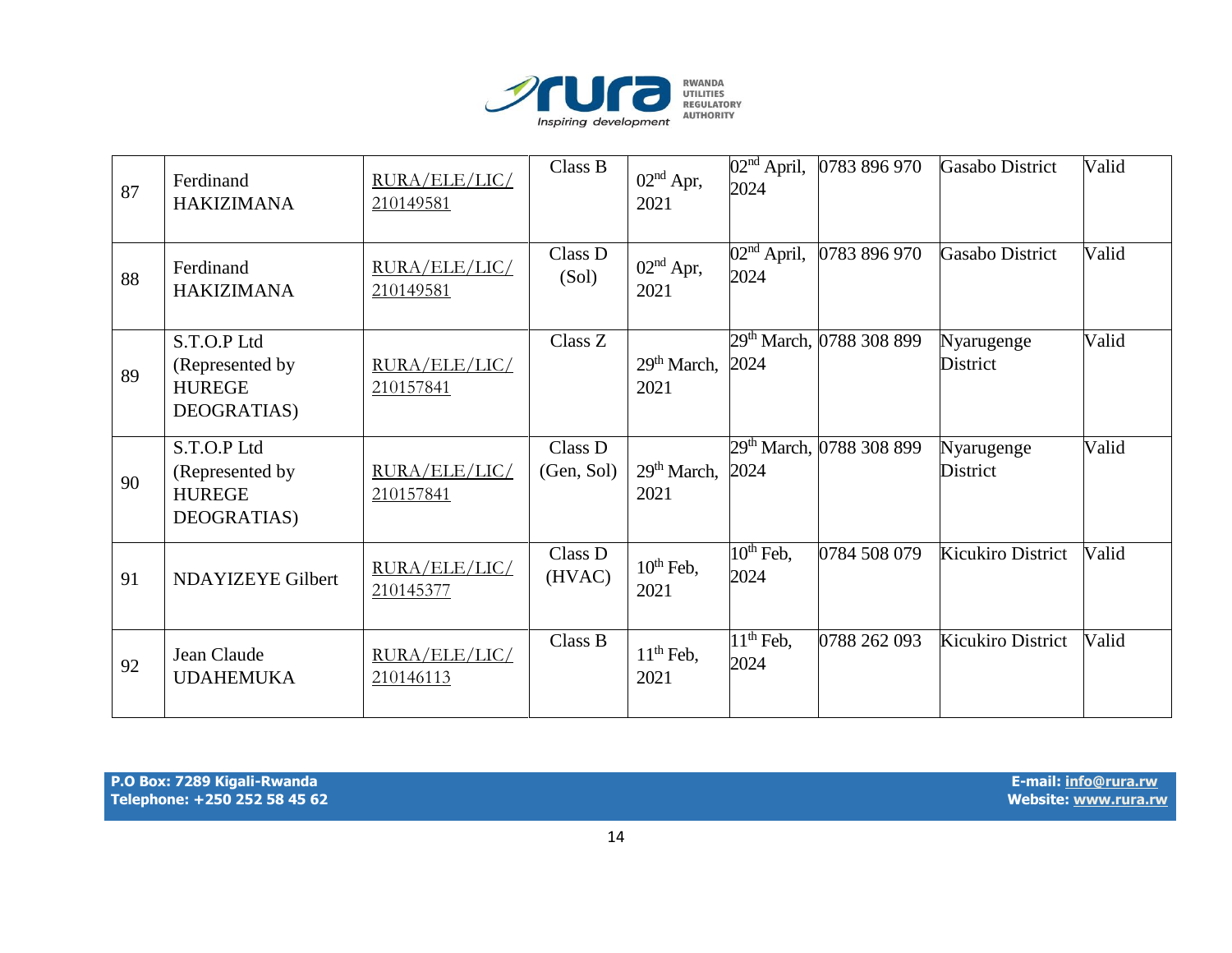

| 93 | <b>TUYISHIMIRE Eric</b>                                                                    | RURA/ELE/LIC/<br>210146267 | Class D<br>(SG, Sol)              | $25th$ Jan,<br>2021    | $25th$ Jan,<br>2024                       | 0785 807 103                         | <b>Gasabo District</b> | Valid |
|----|--------------------------------------------------------------------------------------------|----------------------------|-----------------------------------|------------------------|-------------------------------------------|--------------------------------------|------------------------|-------|
| 94 | Fidèle<br><b>NZAMURAMBAHO</b>                                                              | RURA/ELE/LIC/<br>210146358 | Class D<br>(SG, Gen,<br>Sol)      | $26th March$ ,<br>2021 | 2024                                      | 26 <sup>th</sup> March, 0788 312 146 | <b>Gasabo District</b> | Valid |
| 95 | <b>FAIR TECHNOLOGY</b><br><b>COMPANY Ltd</b><br>(Represented by<br>TUMUTUYEYEZU<br>Michel) | RURA/ELE/LIC/<br>210159062 | Class D(SG,<br>Gen, Sol,<br>HVAC) | $20th$ Jan,<br>2021    | $20th$ Jan,<br>2024                       | 0788 442 403                         | <b>Gasabo District</b> | Valid |
| 96 | <b>FAIR TECHNOLOGY</b><br><b>COMPANY Ltd</b><br>(Represented by<br>TUMUTUYEYEZU<br>Michel) | RURA/ELE/LIC/<br>210159065 | Class B                           | $25th$ Jan,<br>2021    | $25th$ Jan,<br>2024                       | 0788 442 403                         | <b>Gasabo District</b> | Valid |
| 97 | <b>NSENGIYUMVA Jules</b>                                                                   | RURA/ELE/LIC/<br>210146464 | Class Z                           | $21st$ May,<br>2021    | $21st$ May,<br>2024                       | 0787 333 890                         | <b>Gasabo District</b> | Valid |
| 98 | <b>KABERA Déogratias</b>                                                                   | RURA/AMA/LIC/<br>210148866 | Class A                           | $09th$ June,<br>2021   | $\overline{0}9^{\text{th}}$ June,<br>2024 | 0783 202 015                         | Nyarugenge<br>District | Valid |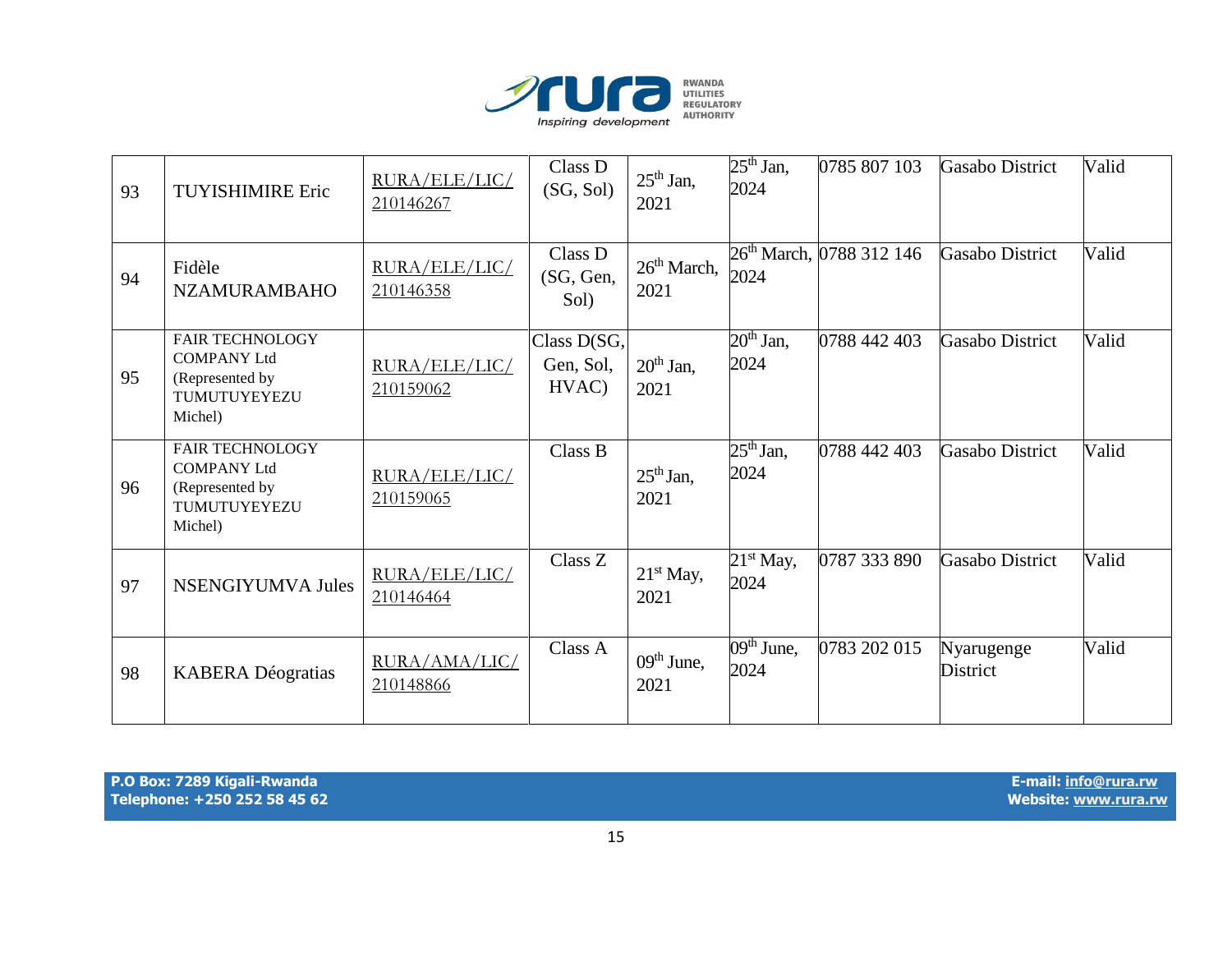

| 99  | <b>BAKUNDUKIZE</b><br>Alexis                                           | RURA/ELE/LIC/<br>210146441 | Class B | 31 <sup>st</sup> May,<br>2021 | $31st$ May,<br>2024                        | 0784 826 756 | <b>Gasabo District</b>        | Valid |
|-----|------------------------------------------------------------------------|----------------------------|---------|-------------------------------|--------------------------------------------|--------------|-------------------------------|-------|
| 100 | <b>UWIRINGIYIMANA</b><br>Amishadai                                     | RURA/ELE/LIC/<br>210148167 | Class C | 19 <sup>th</sup> May,<br>2021 | $\overline{19}$ <sup>th</sup> May,<br>2024 | 0788 869 040 | Nyarugenge<br><b>District</b> | Valid |
| 101 | Christian Bruno<br><b>NIYITEGEKA</b>                                   | RURA/ELE/LIC/<br>200141250 | Class B | $26th$ May,<br>2021           | $26th$ May,<br>2024                        | 0788 660 083 | <b>Gasabo District</b>        | Valid |
| 102 | Fabien<br><b>MUKUNDUFITE</b>                                           | RURA/ELE/LIC/<br>210146921 | Class B | $19th$ May,<br>2021           | $\overline{1}9^{th}$ May,<br>2024          | 0786 832 530 | <b>Gasabo District</b>        | Valid |
| 103 | <b>KIRENGA Constantin</b>                                              | RURA/ELE/LIC/<br>210146540 | Class B | $14th$ May,<br>2021           | $\overline{1}4^{\text{th}}$ May,<br>2024   | 0788 657 197 | Kicukiro District             | Valid |
| 104 | <b>UWITONZE Tharcisse</b>                                              | RURA/ELE/LIC/<br>210146544 | Class B | $08th$ June,<br>2021          | $08th$ June,<br>2024                       | 0785 036 388 | <b>Kicukiro District</b>      | Valid |
| 105 | <b>ADCON LTD</b><br>(Represented by<br><b>NSHIMIYINSHUTI</b><br>Oscar) | RURA/ELE/LIC/21<br>0146332 | Class B | $22nd$ May,<br>2021           | $22^{nd}$ May,<br>2024                     | 0788 214 795 | <b>Kicukiro District</b>      | Valid |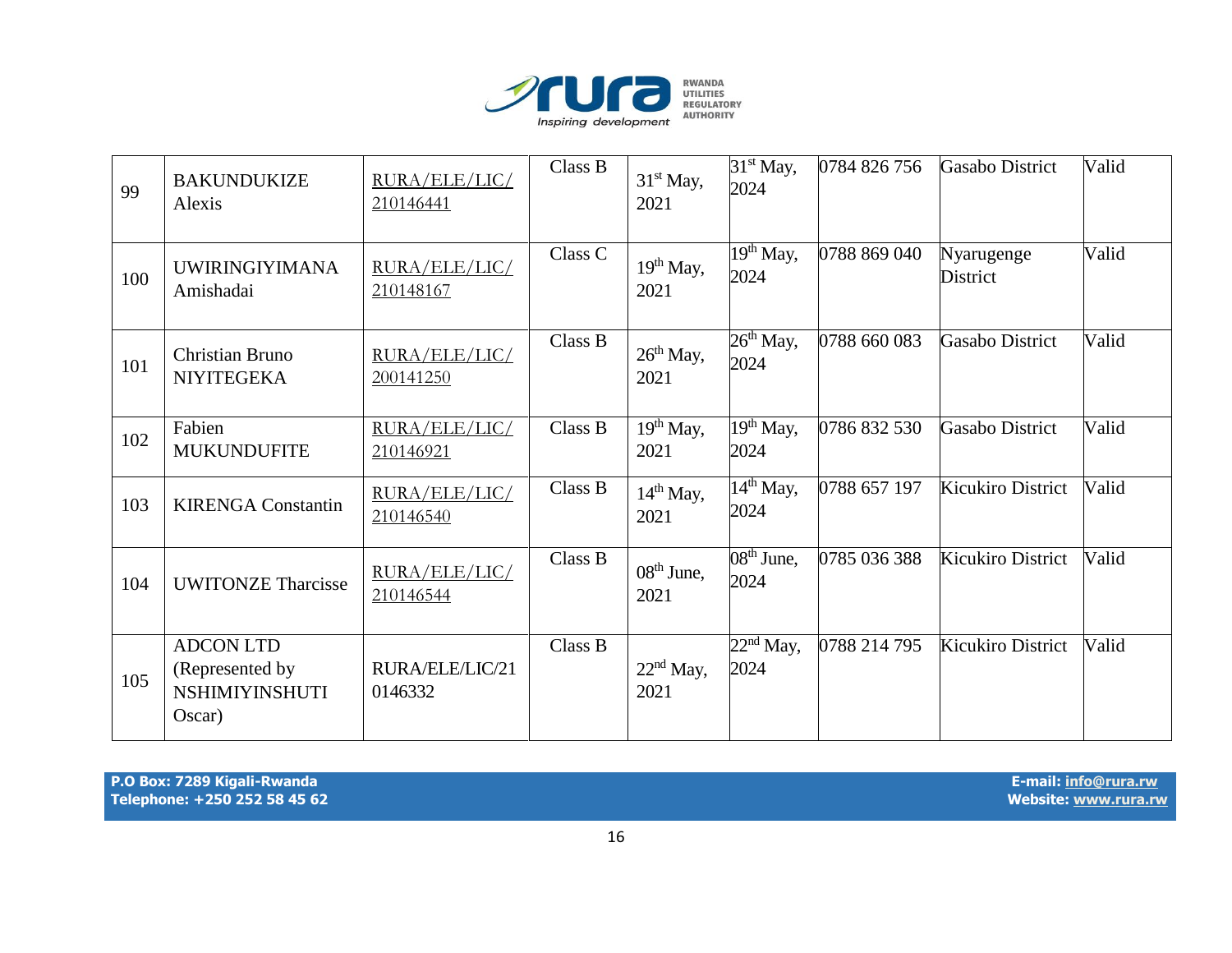

| 106 | NIYIGENA Gratien                        | RURA/ELE/LIC/20<br>0141944 | Class B               | $09th$ June,<br>2021               | $09th$ June,<br>2024                        | 0788 862 826                         | Kicukiro District        | Valid |
|-----|-----------------------------------------|----------------------------|-----------------------|------------------------------------|---------------------------------------------|--------------------------------------|--------------------------|-------|
| 107 | Julian Fernandez                        | RURA/ELE/LIC/20<br>0143596 | Class D<br>(HVAC)     | $29th$ May,<br>2021                | $29th$ May,<br>2024                         | 0789 194 561                         | Gasabo District          | Valid |
| 108 | <b>BYIRINGIRO Samuel</b>                | RURA/ELE/LIC/2<br>10168931 | Class B               | $06^{th}$ July,<br>2021            | $\overline{06}$ <sup>th</sup> July,<br>2024 | 0784 619 729                         | <b>Kicukiro District</b> | Valid |
| 109 | <b>BIMENYIMANA Jean</b><br><b>Bosco</b> | RURA/ELE/LIC/2<br>10163841 | Class D<br>(Gen, Sol) | $06th$ July,<br>2021               | $06th$ July,<br>2024                        | 0788 488 360<br>0728 488 360         | Kicukiro District        | Valid |
| 110 | <b>NTAWUHIGANAYO</b><br>Irene           | RURA/ELE/LIC/2<br>10164702 | Class B               | $29th$ July,<br>2021               | $29th$ July,<br>2024                        | 0785 245 933                         | <b>Kicukiro District</b> | Valid |
| 111 | <b>NSHIMIYIMANA</b><br>Théodore         | RURA/ELE/LIC/2<br>10164946 | Class B               | 08 <sup>th</sup><br>March,<br>2021 | 2024                                        | 08 <sup>th</sup> March, 0784 118 272 | Kicukiro District        | Valid |
| 112 | <b>MOMANYI</b> Leonard<br>Oendo         | RURA/ELE/LIC/2<br>10163654 | Class B               | 07 <sup>th</sup> July,<br>2021     | $07th$ July,<br>2024                        | 0782 306 123                         | Kicukiro District        | Valid |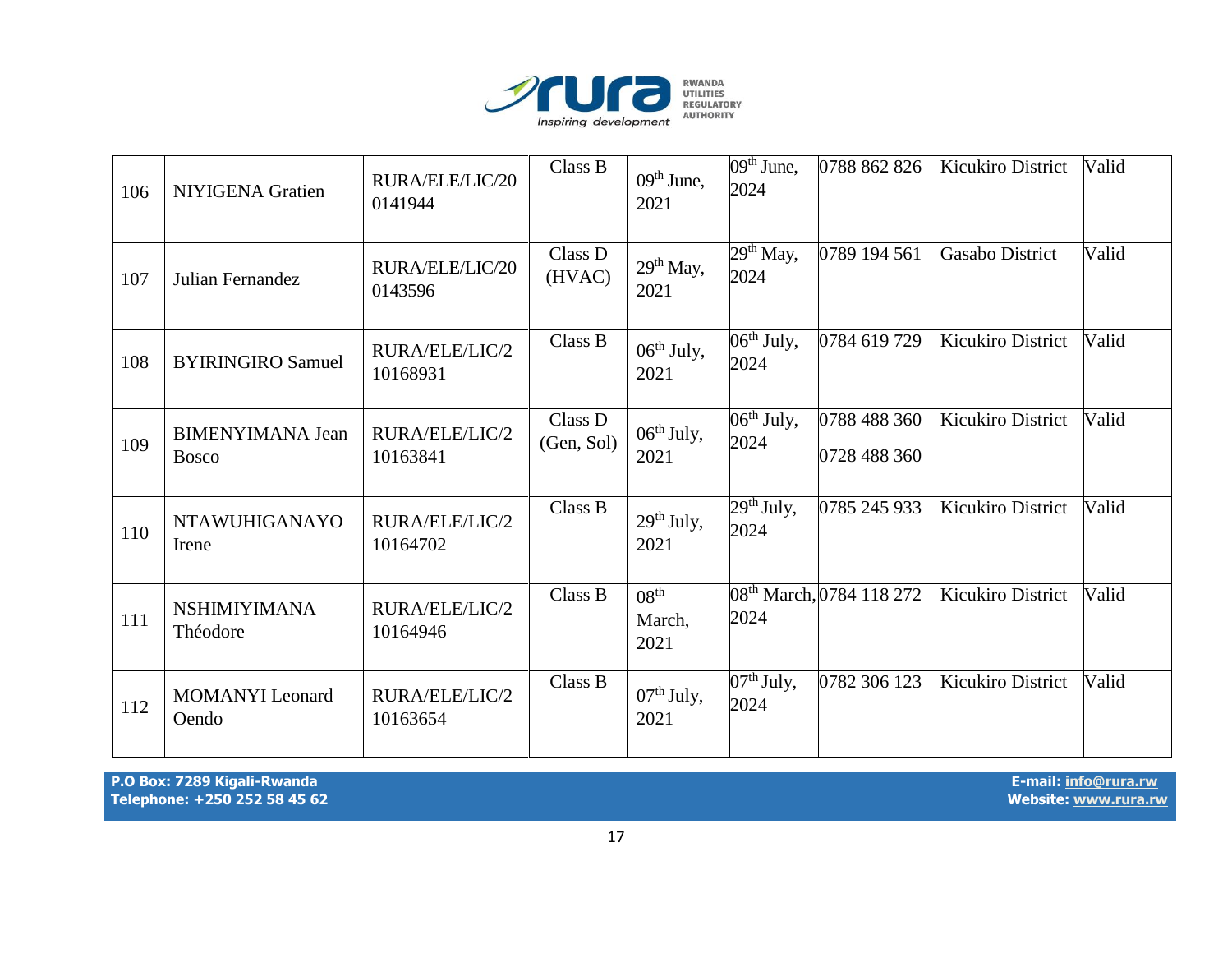

| 113 | <b>FAIR CONSTRUCTION</b><br><b>LIMITED</b> (Represented<br>by MOMANYI Leonard<br>Oendo) | RURA/ELE/LIC/2<br>10163689 | Class B | $30th$ June,<br>2021          | $30th$ June,<br>2024                        | 0781 422 041 | Nyarugenge<br><b>District</b> | Valid |
|-----|-----------------------------------------------------------------------------------------|----------------------------|---------|-------------------------------|---------------------------------------------|--------------|-------------------------------|-------|
| 114 | <b>NGABONZIMA</b><br>Etienne                                                            | RURA/ELE/LIC/2<br>10149379 | Class A | $14th$ June,<br>2021          | $\overline{14}^{\text{th}}$ June,<br>2024   | 0785 142 556 | Gasabo District               | Valid |
| 115 | HAKIZIMANA Jean<br>Marie Vianney                                                        | RURA/ELE/LIC/2<br>10146254 | Class B | $18th$ June,<br>2021          | $\overline{18^{th}}$ June,<br>2024          | 0788 468 963 | Kicukiro District             | Valid |
| 116 | <b>NZAMURAMBAHO</b><br>Valens                                                           | RURA/ELE/LIC/2<br>10147635 | Class A | $30th$ July,<br>2021          | $30th$ July,<br>2024                        | 0781 133 517 | <b>Bugesera District</b>      | Valid |
| 117 | <b>NDUNGUTSE</b><br>Aimable                                                             | RURA/ELE/LIC/2<br>10146491 | Class B | $07th$ July,<br>2021          | $\overline{07}$ <sup>th</sup> July,<br>2024 | 0788 563 458 | Kicukiro District             | Valid |
| 118 | <b>NZABARINDA</b><br>Dieudonne                                                          | RURA/ELE/LIC/2<br>10163339 | Class B | $04^{\text{th}}$ Aug,<br>2021 | $\overline{0}4^{\text{th}}$ Aug,<br>2024    | 0783 203 459 | Nyarugenge<br>District        | Valid |
| 119 | <b>RUGAMBWA Francis</b>                                                                 | RURA/ELE/LIC/2<br>10151036 | Class C | $20th$ Aug,<br>2021           | $20th$ Aug,<br>2024                         | 0788 306 895 | <b>Gasabo District</b>        | Valid |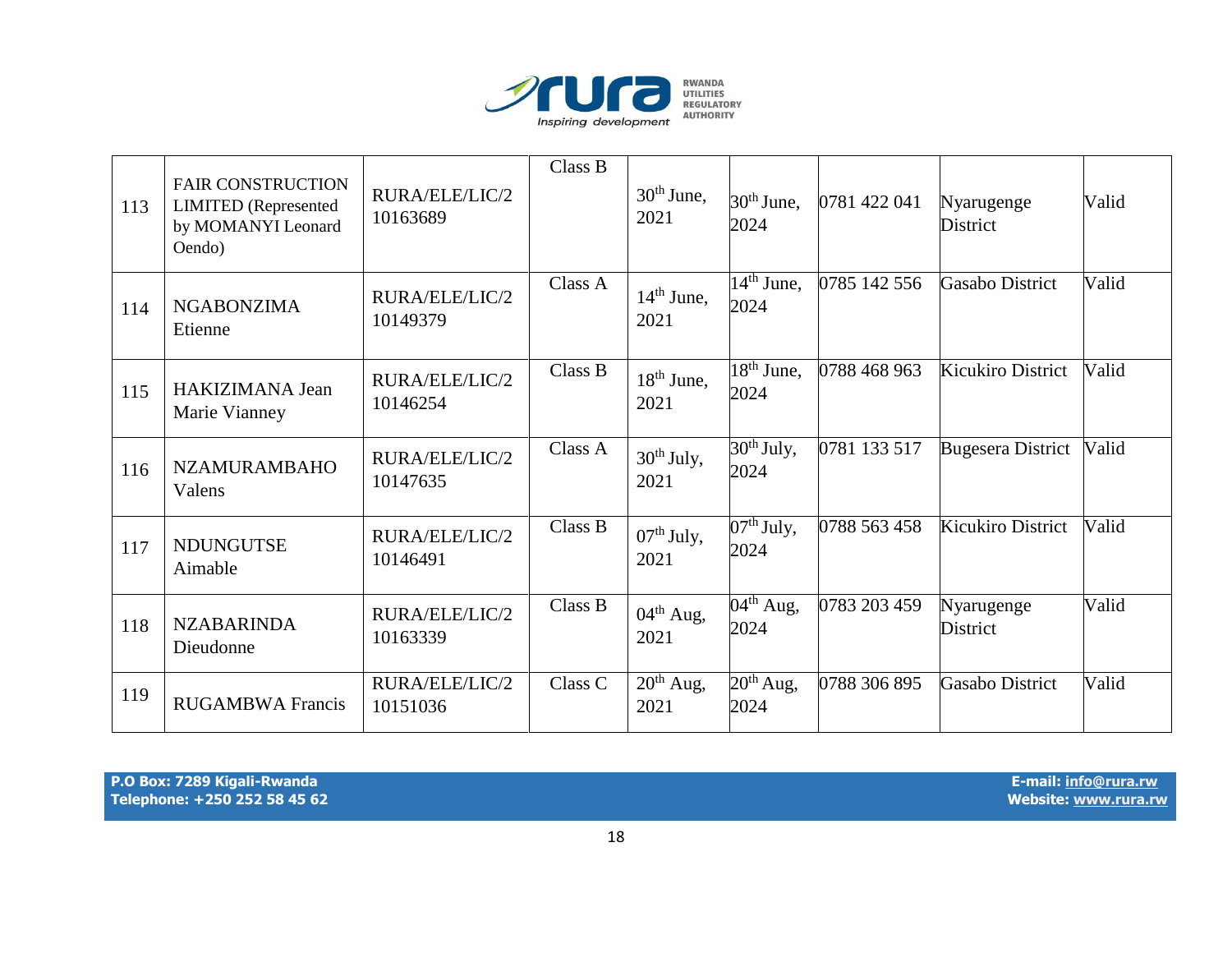

| 120 | <b>NSENGIMANA</b><br>Philbert  | RURA/ELE/LIC/2<br>10162057 | Class B                 | 30 <sup>th</sup> Aug,<br>2021              | $30th$ Aug,<br>2024                | 0788 984 797 | <b>Kicukiro District</b>      | Valid |
|-----|--------------------------------|----------------------------|-------------------------|--------------------------------------------|------------------------------------|--------------|-------------------------------|-------|
| 121 | CYUZUZO Pacifique              | RURA/ELE/LIC/210<br>163542 | Class B                 | $\overline{09^{th}}$ Sept,<br>2021         | $\overline{09^{th}}$ Sept,<br>2024 | 0788 749 096 | Nyarugenge<br>District        | Valid |
| 122 | <b>BUNANI</b> Seth             | RURA/ELE/LIC/2<br>10174473 | Class D<br>(HVAC)       | 03rd Sept,<br>2021                         | $\overline{03^{rd}}$ Sept,<br>2024 | 0788 512 691 | <b>Kicukiro District</b>      | Valid |
| 123 | RUSIZANA John<br><b>Bosco</b>  | RURA/ELE/LIC/2<br>10175177 | Class C                 | 01 <sup>st</sup> Sept,<br>2021             | $01st$ Sept,<br>2024               | 0788 302 978 | <b>Kicukiro District</b>      | Valid |
| 124 | RUSIZANA John<br><b>Bosco</b>  | RURA/ELE/LIC/2<br>10175177 | Class D<br>(Switchgear) | 01 <sup>st</sup> Sept,<br>2021             | $01st$ Sept,<br>2024               | 0788 302 978 | <b>Kicukiro District</b>      | Valid |
| 125 | <b>JUMA Ali KIMANI</b>         | RURA/ELE/LIC/210<br>169893 | Class D<br>(Generator)  | $31st$ July,<br>2021                       | $31st$ July,<br>2024               | 0788 549 793 | <b>Bugesera District</b>      | Valid |
| 126 | <b>Gerard BIZIMANA</b>         | RURA/ELE/LIC/210<br>146253 | Class B                 | $\overline{02}$ <sup>nd</sup> Aug,<br>2021 | $\overline{02^{nd}}$ Aug,<br>2024  | 0782 612 602 | Nyarugenge<br><b>District</b> | Valid |
| 127 | Théophile<br><b>IRADUKUNDA</b> | RURA/ELE/LIC/200<br>141364 | Class D<br>(Sol)        | $06th$ Aug,<br>2021                        | $06^{\text{th}}$ Aug,<br>2024      | 0784 042 181 | Nyarugenge<br>District        | Valid |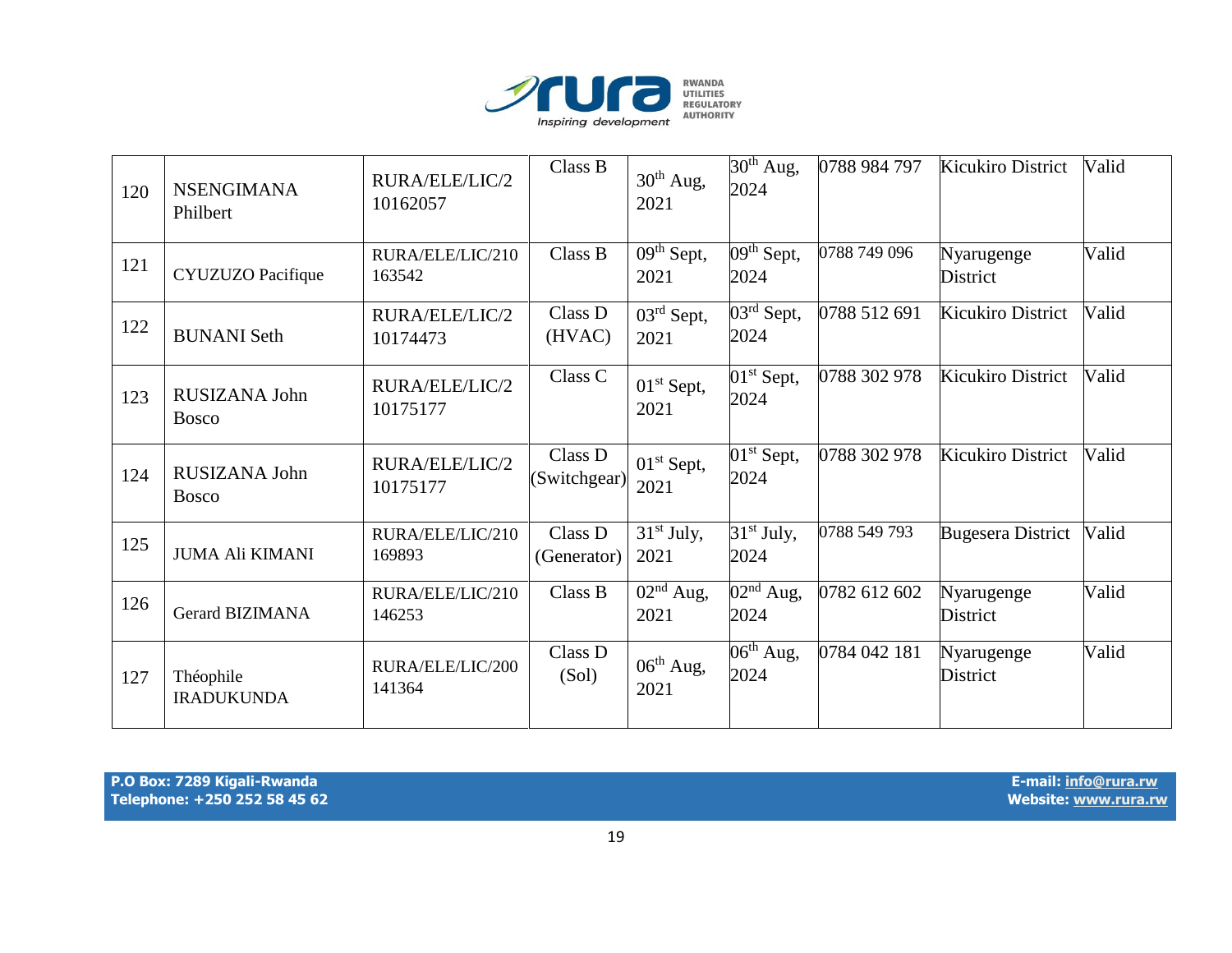

| 128 | <b>WAMBURA Collins</b><br><b>OMONDI</b>                                                 | RURA/ELE/LIC/210<br>147014 | Class A | $24th$ Aug,<br>2021            | $24th$ Aug,<br>2024                         | 0781 930 149 | Nyarugenge<br>District        | Valid |
|-----|-----------------------------------------------------------------------------------------|----------------------------|---------|--------------------------------|---------------------------------------------|--------------|-------------------------------|-------|
| 129 | <b>GASHEMA</b> Gasangwa<br>Thierry                                                      | RURA/ELE/LIC/210<br>178009 | Class C | $27th$ Aug,<br>2021            | $27th$ Aug,<br>2024                         | 0788 679 767 | Gasabo District               | Valid |
| 130 | <b>NGABONZIZA Ernest</b>                                                                | RURA/ELE/LIC/210<br>163131 | Class B | $07th$ Sept,<br>2021           | $07th$ Sept,<br>2024                        | 0788 983 076 | <b>Gasabo District</b>        | Valid |
| 131 | <b>MUNYANEZA Uwitonze</b><br>Janvier                                                    | RURA/ELE/LIC/210<br>146861 | Class A | 09 <sup>th</sup> Sept,<br>2021 | $\overline{09}$ <sup>th</sup> Sept,<br>2024 | 0783 372 820 | Gasabo District               | Valid |
| 132 | <b>RUBAKISIBO Richard</b>                                                               | RURA/ELE/LIC/210<br>160405 | Class A | $09th$ Sept,<br>2021           | $\overline{09}^{\text{th}}$ Sept,<br>2024   | 0788 432 436 | <b>Gasabo District</b>        | Valid |
| 133 | <b>KARAMUKA Aimable</b>                                                                 | RURA/ELE/LIC/210<br>150149 | Class A | $10th$ Sept,<br>2021           | $\overline{10}^{\text{th}}$ Sept,<br>2024   | 0788 801 514 | Nyarugenge<br><b>District</b> | Valid |
| 134 | PONG AGENCIES<br><b>KIGALI LTD</b><br>(Represented by<br><b>TURATSINZE</b><br>Emmanuel) | RURA/ELE/LIC/2<br>00140839 | Class B | $13th$ Sept,<br>2021           | $13th$ Sept,<br>2024                        | 0784 114 225 | Gasabo District               | Valid |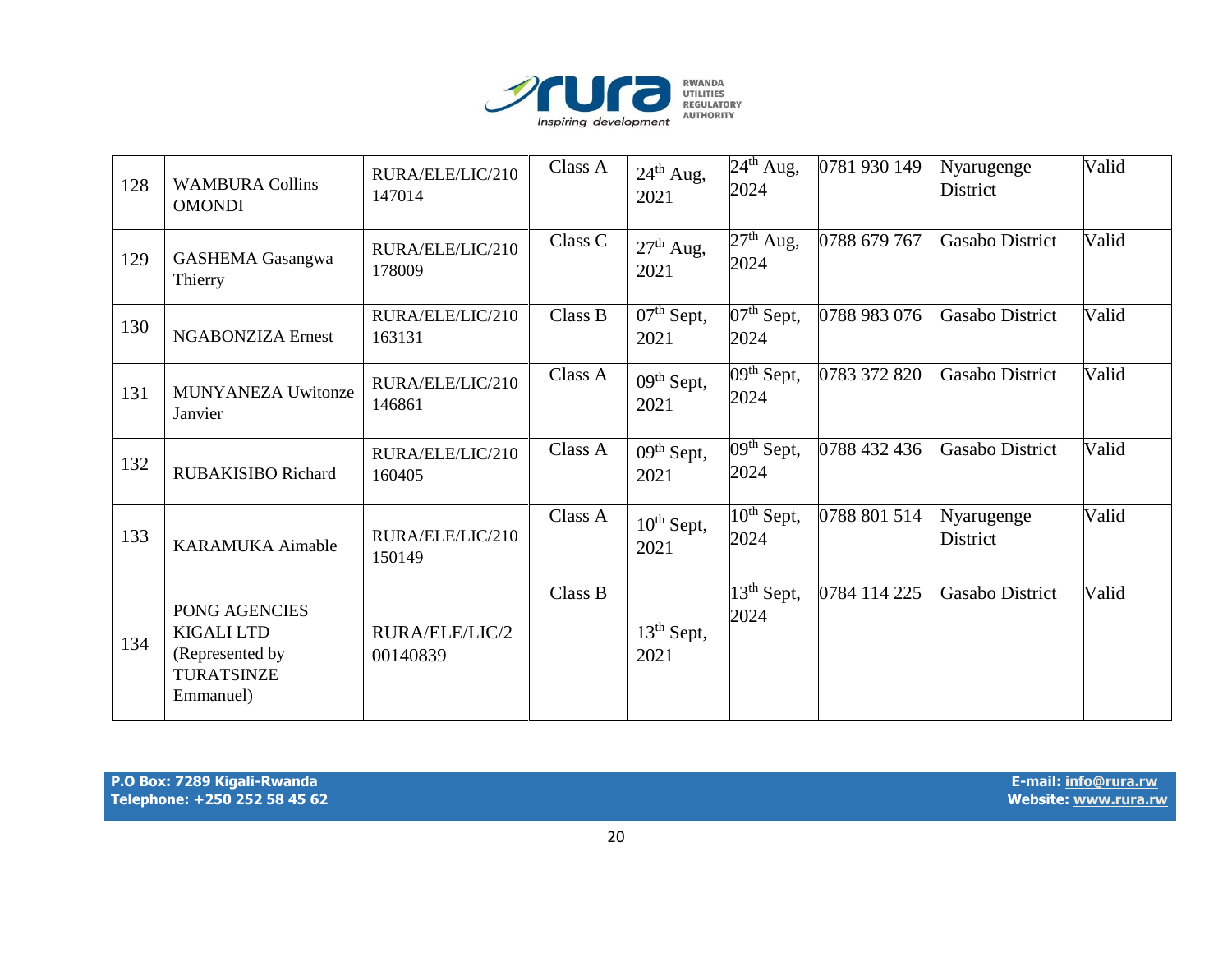

| 135 | <b>ELECTRICOM LTD</b><br>(Represented by<br><b>UWIMANA Deborah</b> ) | RURA/ELE/LIC/210<br>181742 | Class B | $15th$ Sept,<br>2021 | $15th$ Sept,<br>2024                        | 0788 760 101 | <b>Kicukiro District</b> | Valid |
|-----|----------------------------------------------------------------------|----------------------------|---------|----------------------|---------------------------------------------|--------------|--------------------------|-------|
| 136 | <b>MUGENZI</b> Jean<br>Népomuscène                                   | RURA/ELE/LIC/210<br>177495 | Class B | $14th$ Sept,<br>2021 | $\overline{1}4^{\text{th}}$ Sept,<br>2024   | 0788 222 769 | Kicukiro District        | Valid |
| 137 | NDAMAGE Jean Luc                                                     | RURA/ELE/LIC/210<br>146878 | Class B | $14th$ Sept,<br>2021 | $\overline{14}^{\text{th}}$ Sept,<br>2024   | 0787 319 944 | <b>Gasabo District</b>   | Valid |
| 138 | JUMA Ali Kimani                                                      | RURA/ELE/LIC/2<br>10163114 | Class A | $17th$ Sept,<br>2021 | $\overline{17}$ <sup>th</sup> Sept,<br>2024 | 0788 549 793 | <b>Bugesera District</b> | Valid |
| 139 | <b>ESOTECH LTD</b><br>(Represented by<br><b>MUTUYIMANA Gaston)</b>   | RURA/ELE/LIC/2<br>10166146 | Class B | $24th$ Sept,<br>2021 | $24th$ Sept,<br>2024                        | 0788 301 559 | <b>Gasabo District</b>   | Valid |
| 140 | <b>HABIHIRWE</b><br>Themistocles                                     | RURA/ELE/LIC/2<br>10140975 | Class B | $24th$ Sept,<br>2021 | $24th$ Sept,<br>2024                        | 0787 406 202 | Rulindo District         | Valid |
| 141 | Elias<br><b>HASINGIZWIMANA</b>                                       | RURA/ELE/LIC/2<br>00140760 | Class A | $29th$ Sept,<br>2021 | $29th$ Sept,<br>2024                        | 0781 879 199 | Kicukiro District        | Valid |
| 142 | Amédée<br><b>NIGAHEZAGIRE</b>                                        | RURA/ELE/LIC/2<br>00141227 | Class B | $29th$ Sept,<br>2021 | $29th$ Sept,<br>2024                        | 0785 567 451 | <b>Bugesera District</b> | Valid |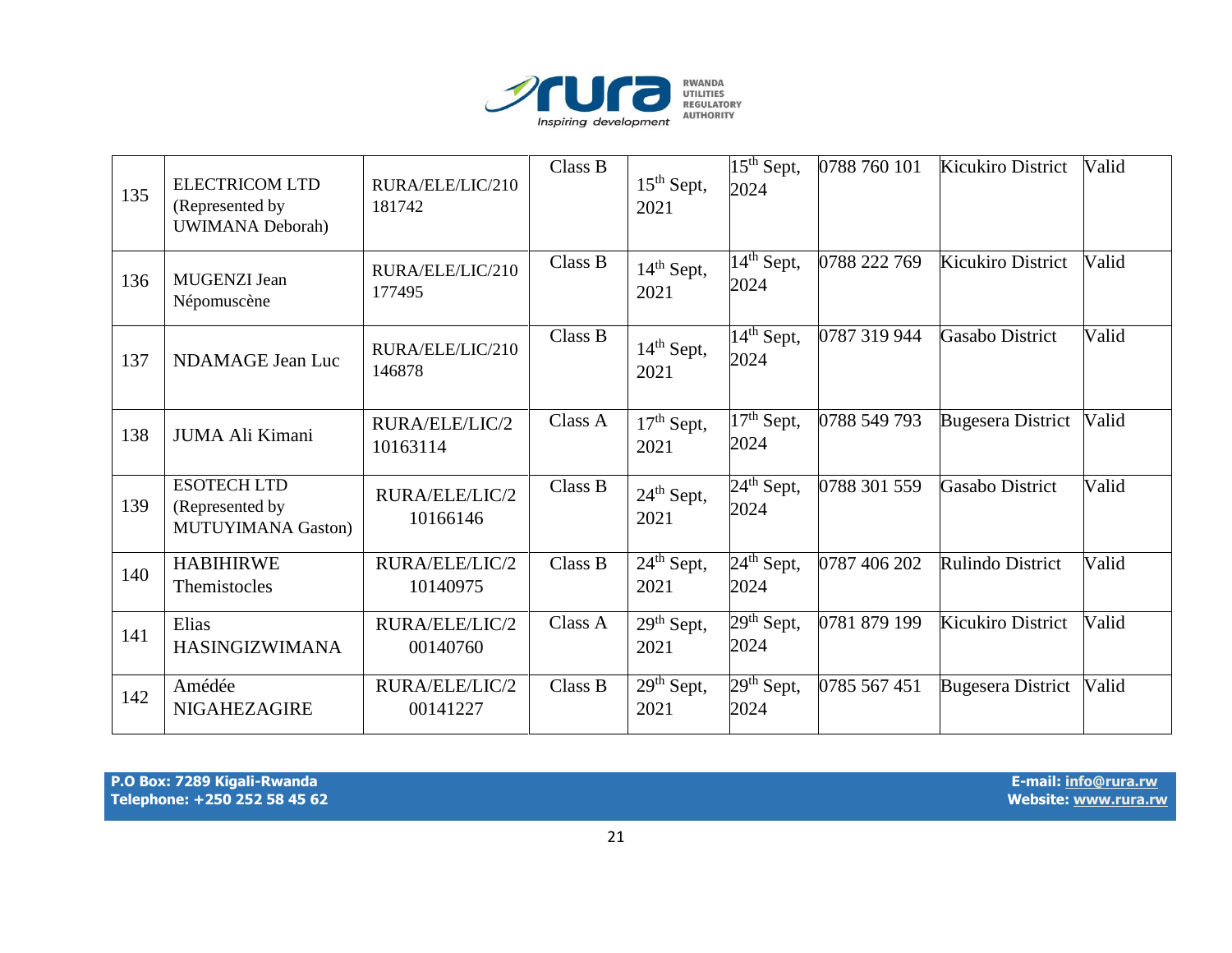

| 143 | POWER CENTER<br>Limited (Represented<br>by Eric KARENZO                 | RURA/ELE/LIC/2<br>10176752 | Class D<br>(Gen, SG,<br>Sol, HVAC) | $18th$ Oct,<br>2021                | $18th$ Oct,<br>2024                       | 0788 309 409                         | Kicukiro District      | Valid |
|-----|-------------------------------------------------------------------------|----------------------------|------------------------------------|------------------------------------|-------------------------------------------|--------------------------------------|------------------------|-------|
|     | UWISHEMA)                                                               |                            |                                    |                                    |                                           |                                      |                        |       |
| 144 | <b>BIGANIRO Mahirwe</b><br>Patrick                                      | RURA/ELE/LIC/2<br>10189846 | Class A                            | 16 <sup>th</sup><br>March,<br>2021 | 2024                                      | 16 <sup>th</sup> March, 0783 172 855 | Bugesera District      | Valid |
| 145 | <b>CTSS LTD</b><br>(Represented by<br><b>MURAGIJIMANA</b><br>Sylvestre) | RURA/ELE/LIC/2<br>10189903 | Class B                            | $26th$ Oct,<br>2021                | $26th$ Oct,<br>2024                       | 0788 564 319                         | Nyarugenge<br>District | Valid |
| 146 | <b>NTAMUSHOBORA</b><br>Charles                                          | RURA/ELE/LIC/2<br>00140891 | Class A                            | $27th$ Oct,<br>2021                | $27th$ Oct,<br>2024                       | 0788 824 907                         | <b>Gasabo District</b> | Valid |
| 147 | <b>GAKURU</b> Leonard                                                   | RURA/ELE/LIC/2<br>10197380 | Class B                            | 29 <sup>th</sup> Nov,<br>2021      | $29th$ Nov,<br>2024                       | 0783 155 987                         | Kicukiro District      | Valid |
| 148 | <b>KARAMBIZI</b><br>Habumugisha Sylvain                                 | RURA/ELE/LIC/2<br>10146805 | Class B                            | $26th$ Oct,<br>2021                | $26th$ Oct,<br>2024                       | 0788 590 851                         | Kamonyi District       | Valid |
| 149 | <b>MBARUSHIMANA</b><br>Jean Bosco                                       | RURA/ELE/LIC/2<br>00143632 | Class A                            | $13th$ July,<br>2021               | $\overline{1}3^{\text{th}}$ July,<br>2024 | 0788 936 784                         | Nyarugenge<br>District | Valid |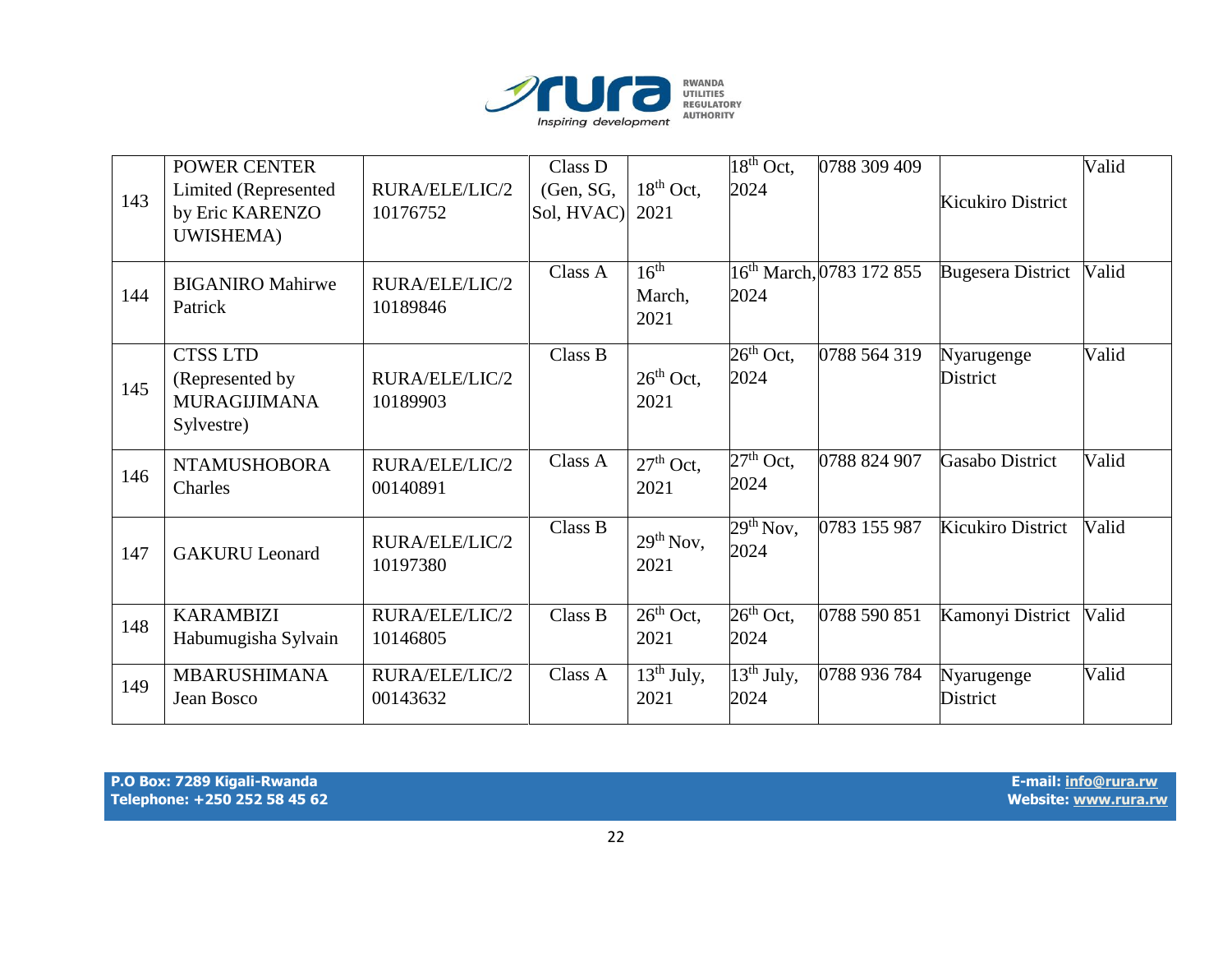

| 150 | <b>HAZAKIRABENSHI</b><br>Télésphore                                                                    | RURA/ELE/LIC/2<br>00142076 | Class A | $\overline{0}4^{\text{th}}$ Aug,<br>2021   | $04th$ Aug,<br>2024                         | 0784 343 735 | <b>Kicukiro District</b> | Valid |
|-----|--------------------------------------------------------------------------------------------------------|----------------------------|---------|--------------------------------------------|---------------------------------------------|--------------|--------------------------|-------|
| 151 | <b>MURENGEZI Gervais</b>                                                                               | RURA/ELE/LIC/2<br>10145568 | Class B | $09th$ Dec,<br>2021                        | $\overline{0}$ 9 <sup>th</sup> Dec,<br>2024 | 0787 841 792 | <b>Musanze District</b>  | Valid |
| 152 | <b>NTAWUHORAKIZE</b><br>Jean Marie Vianney                                                             | RURA/ELE/LIC/2<br>10200366 | Class B | $17th$ Oct,<br>2021                        | $\overline{17}$ <sup>th</sup> Oct,<br>2024  | 0783 671 974 | Rubavu District          | Valid |
| 153 | <b>HABINEZA Emmanuel</b>                                                                               | RURA/ELE/LIC/2<br>20211474 | Class A | $16th$ Feb.<br>2022                        | $16th$ Feb,<br>2025                         | 0783 371 759 | Huye District            | Valid |
| 154 | UTEGEREJEYEZU<br>Jean Bosco                                                                            | RURA/ELE/LIC/2<br>10188044 | Class B | $\overline{16}$ <sup>th</sup> Feb,<br>2022 | $16th$ Feb,<br>2025                         | 0789 255 096 | Nyarugenge<br>District   | Valid |
| 155 | <b>MEHTA</b><br><b>ELECTRICALS LTD</b><br>(Represented by<br><b>WAMBURA Collins</b><br><b>OMONDI</b> ) | RURA/ELE/LIC/2<br>10188041 | Class B | $08th$ Feb,<br>2022                        | $08th$ Feb,<br>2025                         | 0781 930 149 | Nyarugenge<br>District   | Valid |
| 156 | <b>UWIZEYE</b> Desiré                                                                                  | RURA/ELE/LIC/2<br>10161849 | Class B | $21st$ Dec,<br>2021                        | $21st$ Dec,<br>2024                         | 0788 312 483 | Gasabo District          | Valid |
| 157 | <b>ZIHINDULA</b><br>Bagambanya Kennedy                                                                 | RURA/ELE/LIC/2<br>10161259 | Class B | $\overline{0}5^{\text{th}}$ Feb,<br>2022   | $\overline{05}$ <sup>th</sup> Feb,<br>2025  | 0785 756 034 | Nyarugenge<br>District   | Valid |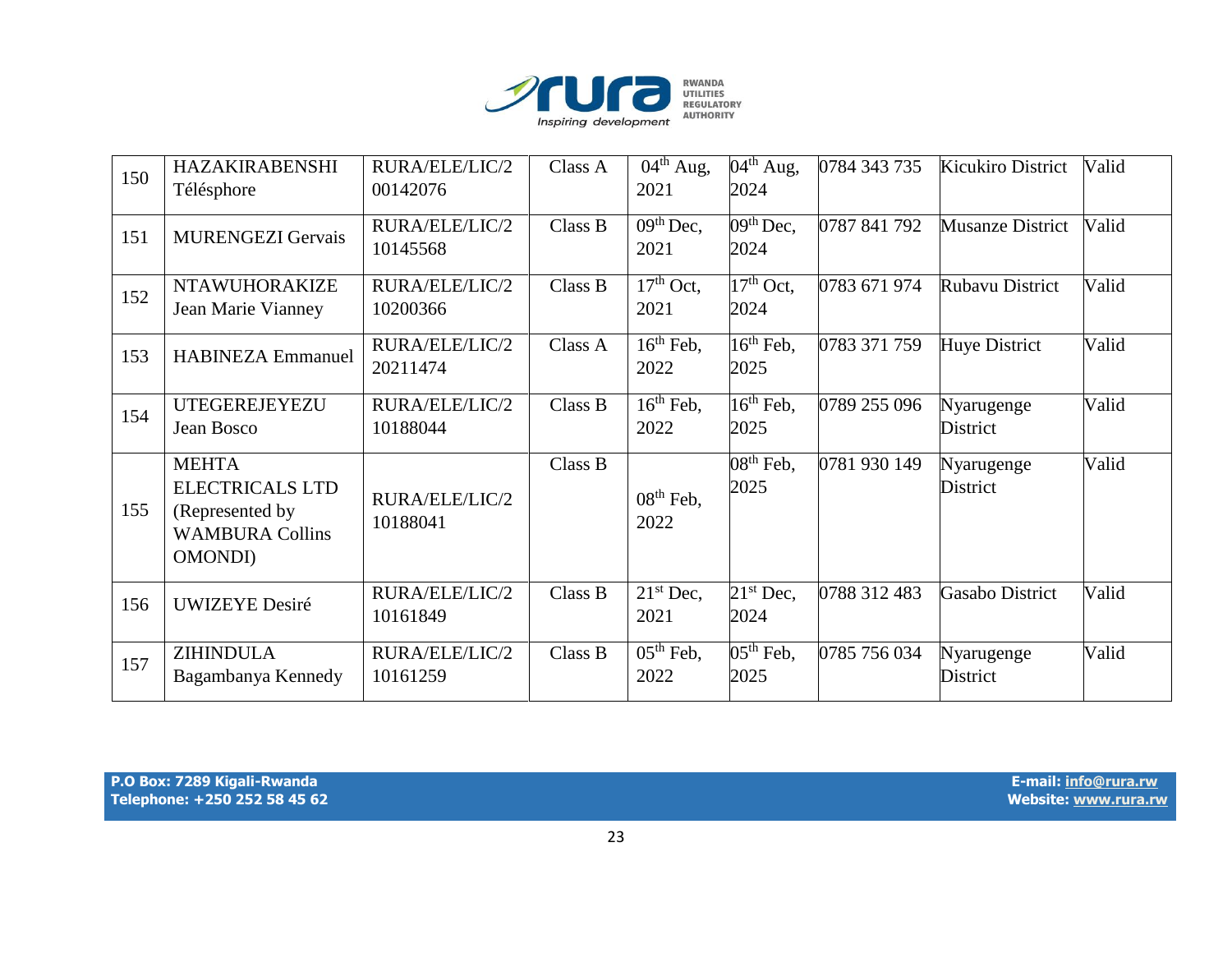

| 158 | <b>SSEBINA Charles</b><br>Katumba                                     | RURA/ELE/LIC/2<br>10159981 | Class B                | 13 <sup>th</sup><br>March,<br>2022         | 2025                                     | 13th March, 0783 139 304  | <b>Gasabo District</b>        | Valid |
|-----|-----------------------------------------------------------------------|----------------------------|------------------------|--------------------------------------------|------------------------------------------|---------------------------|-------------------------------|-------|
| 159 | NKURUNZIZA<br>Théoneste                                               | RURA/ELE/LIC/2<br>10158259 | Class B                | $\overline{24}$ <sup>th</sup> Jan,<br>2022 | $\overline{24^{th}}$ Jan,<br>2025        | 0782 408 657              | <b>Kicukiro District</b>      | Valid |
| 160 | <b>UFITINGABIRE</b><br>Vincent de Paul                                | RURA/ELE/LIC/2<br>10150752 | Class A                | $24th$ Jan,<br>2022                        | $\overline{2}4^{\text{th}}$ Jan,<br>2025 | 0782 500 334              | Nyarugenge<br><b>District</b> | Valid |
| 161 | Olivier<br><b>IRADUKUNDA</b>                                          | RURA/ELE/LIC/2<br>10150856 | Class B                | $\overline{2}4^{\text{th}}$ Jan,<br>2022   | $\overline{2}4^{\text{th}}$ Jan,<br>2025 | 0782 400 471              | <b>Gasabo District</b>        | Valid |
| 162 | <b>HABINEZA Remy</b>                                                  | RURA/ELE/LIC/2<br>10146316 | Class D<br>(Generator) | $23^{\text{rd}}$ Dec,<br>2021              | 2024                                     | 23rd Dec, 0788 410 312    | Nyarugenge<br><b>District</b> | Valid |
| 163 | TUYISHIMIRE<br>Théoneste                                              | RURA/ELE/LIC/2<br>00140884 | Class C                | $17th$ June,<br>2021                       | 2024                                     | $17th$ June, 0788 655 604 | <b>Bugesera District</b>      | Valid |
| 164 | NIYOKWIZERWA<br>Aimable                                               | RURA/ELE/LIC/2<br>10149605 | Class B                | $\overline{24^{th}}$ Jan,<br>2022          | $\overline{2}4^{\text{th}}$ Jan,<br>2025 | 0788 448 528              | Kicukiro District             | Valid |
| 165 | <b>NDAGIJIMANA</b><br>Anastase                                        | RURA/ELE/LIC/2<br>10147624 | Class A                | $\overline{05^{th}}$ Feb,<br>2022          | $\overline{0}5^{th}$ Feb,<br>2025        | 0783 809 563              | Gasabo District               | Valid |
| 166 | <b>COTIS Ltd</b><br>(Represented by Aloys<br><b>BIGIRIMANA Bralo)</b> | RURA/ELE/LIC/2<br>20229870 | Class B                | $21st$ April,<br>2022                      | $21st$ April,<br>2025                    | 0788 307 535              | Nyarugenge<br>District        | Valid |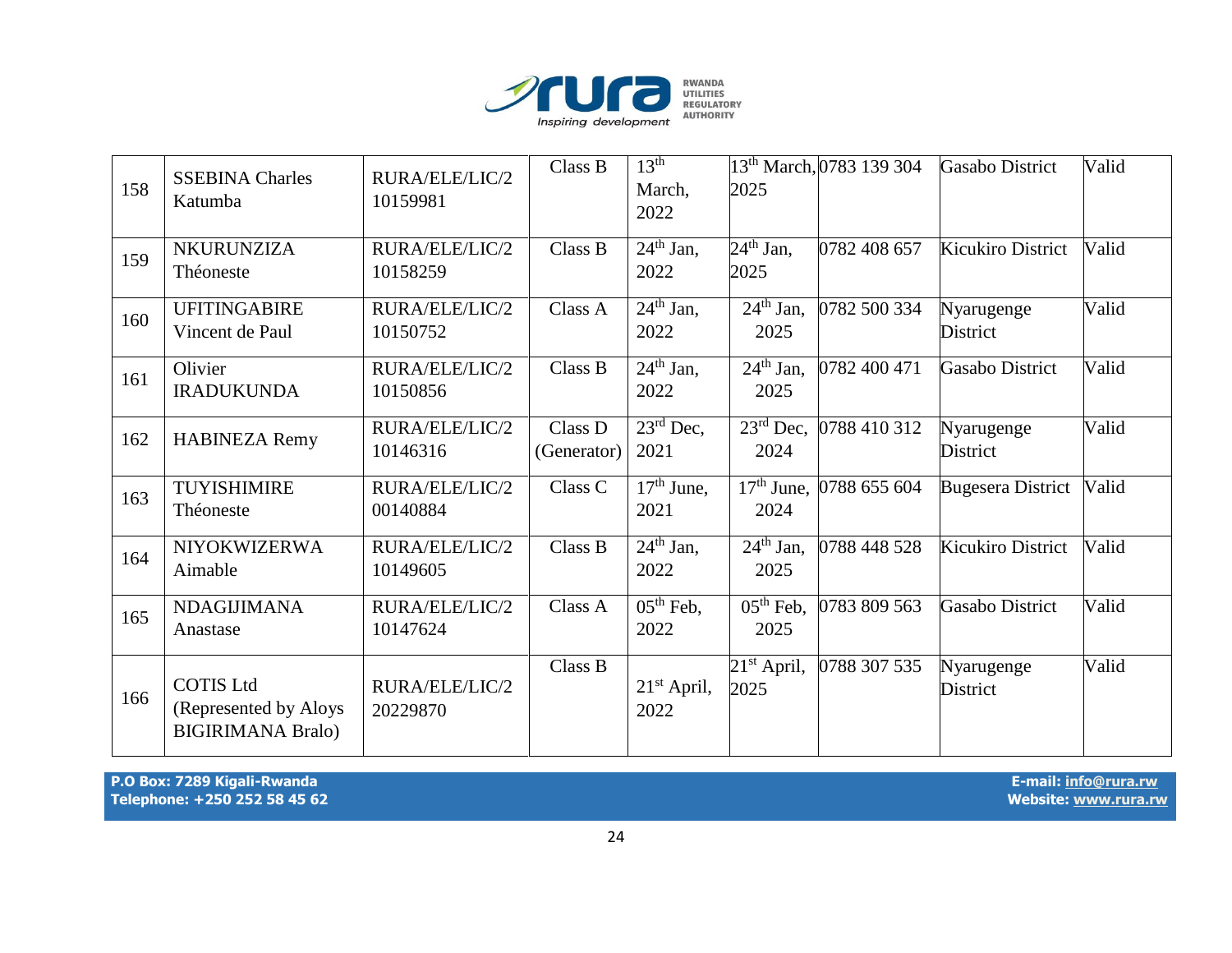

| 167 | <b>BIZIMUNGU Silas</b>                                                                    | RURA/ELE/LIC/2<br>20221521 | Class Z                                    | $17th$ Mar,<br>2022   | $17th$ Mar,<br>2025                          | 0788 429 673 | <b>Bugesera District</b> | Valid |
|-----|-------------------------------------------------------------------------------------------|----------------------------|--------------------------------------------|-----------------------|----------------------------------------------|--------------|--------------------------|-------|
| 168 | <b>BIZIMUNGU Silas</b>                                                                    | RURA/ELE/LIC/2<br>20221521 | Class D<br>(Switchgear)                    | $17th$ Mar,<br>2022   | $17th$ Mar,<br>2025                          | 0788 429 673 | Bugesera District        | Valid |
| 169 | <b>NDAYIZEYE Gerard</b>                                                                   | RURA/ELE/LIC/2<br>20230777 | Class Z                                    | $12th$ April,<br>2022 | $\overline{12}$ <sup>th</sup> April,<br>2025 | 0788 315 397 | Kicukiro District        | Valid |
| 170 | <b>VISION CONTROL</b><br><b>SYSTEMS Ltd</b><br>(Represented by<br><b>BIZIMUNGU Silas)</b> | RURA/ELE/LIC/2<br>20231013 | Class D<br>$ $ (Switchgear) $ 27th$ April, | 2022                  | $27th$ April,<br>2025                        | 0788 515 566 | Gasabo District          | Valid |
| 171 | <b>ALTES Ltd</b><br>(Represented by)<br>MUTSINZI Jean<br>Népomuscène)                     | RURA/ELE/LIC/2<br>20232446 | Class C                                    | $30th$ Aug,<br>2021   | $30th$ Aug,<br>2024                          | 0788 689 868 | Nyarugenge<br>District   | Valid |

The process of issuing permits to electricians who have succeeded the exams is still ongoing, therefore, the list shall be updated as and when they collect their permits.

**P.O Box: 7289 Kigali-Rwanda E-mail[: info@rura.rw](mailto:info@rura.rw)** Telephone: +250 252 58 45 62